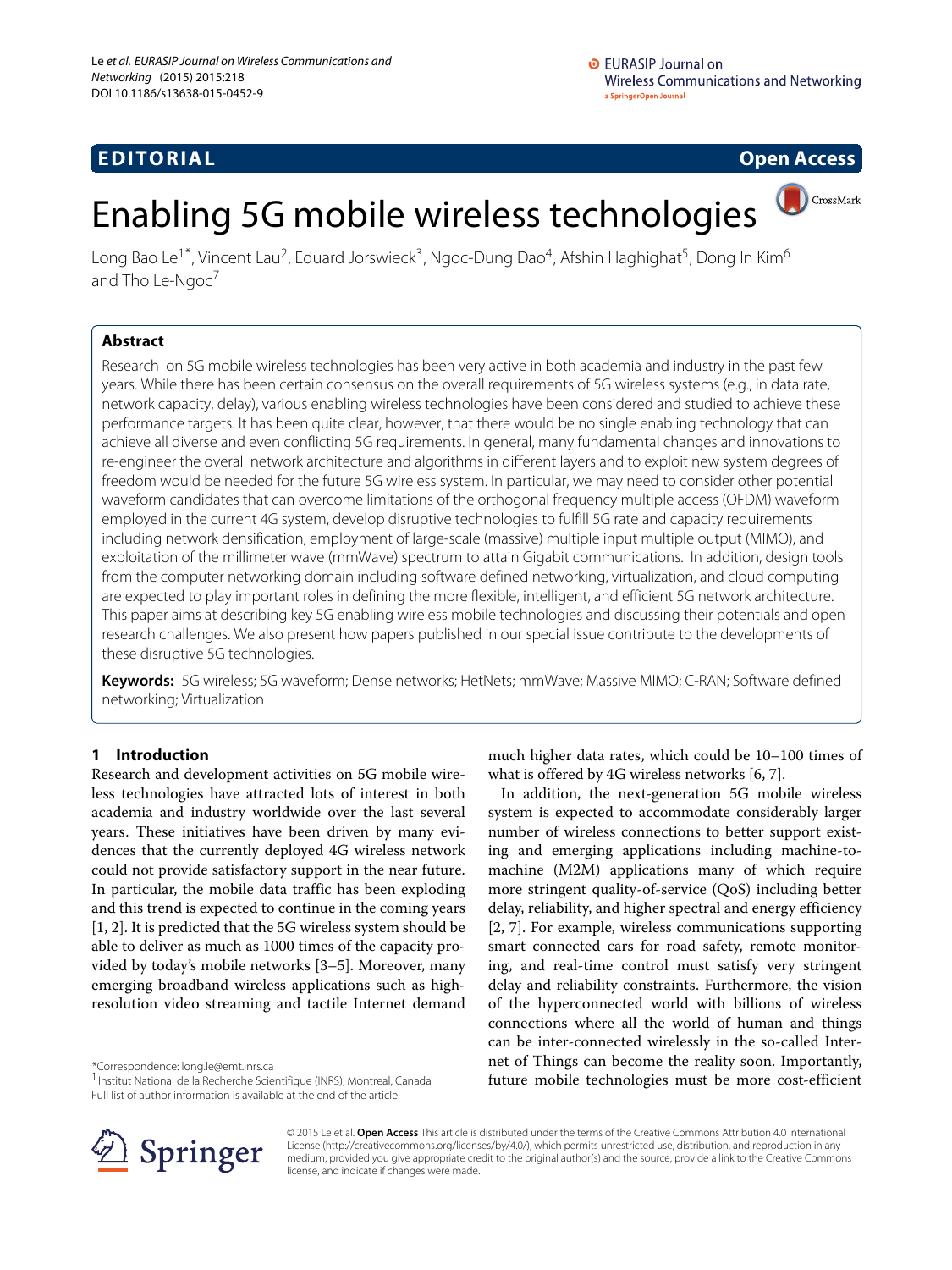since mobile operators have been experiencing reducing revenue per data unit.

To address the aforementioned challenges and requirements, various breakthroughs and advancements of wireless technologies at the physical and higher layers as well as system architecture are strongly needed to engineer the future 5G wireless system. In particular, waveform design must be rethought for 5G since the current orthogonal frequency multiple access (OFDM) technique may not be suitable for stringent delay-constrained wireless applications due to its large transmission time interval (TTI) [\[8,](#page-10-6) [9\]](#page-10-7). Moreover, OFDM may not be very efficient in terms of communication signaling overhead to support emerging M2M applications. In addition, novel solutions exploiting new network degrees of freedom must be sought to fundamentally increase the communication rate and network capacity. Since frequency spectrum below 6 GHz has been very crowded, exploitation of the millimeter wave (mmWave) frequency deems necessary to meet the aggressive requirements in terms of network capacity and from Gigabit broadband applications [\[10,](#page-10-8) [11\]](#page-10-9). However, mmWave spectrum with its unique characteristics including high attenuation, sensitivity to signal blockage, and fast channel variations requires innovative solutions from different design aspects ranging from communication algorithms, network protocols to network architecture engineering.

Ultra-dense wireless networks with multi-tier cells including dense small cells supporting multiple frequency bands (microwave and mmWave frequency), multiple radio access technologies (multi-RATs) for enhanced network capacity and energy efficiency through short-range communications, and dynamic load balancing play an important role in future 5G networks [\[3](#page-10-2)[–5,](#page-10-3) [12–](#page-10-10)[15\]](#page-10-11). Moreover, emerging massive multiple input multiple output (MIMO) and full-dimension MIMO technologies provide important paradigm shifts to push further the frontier of MIMO techniques [\[16](#page-10-12)[–18\]](#page-10-13). Specifically, massive MIMO and full-dimension MIMO enable to significantly improve the network capacity and energy efficiency. Importantly, efficient utilization of massive MIMO techniques allows us to realize these benefits without relying on complicated and costly coordination techniques such as coordinated multi-point (CoMP) transmission/reception proposed in the 4G wireless cellular system.

To significantly improve the cost efficiency and flexibility in traffic and network management, enabling 5G technologies based on cloud computing, software defined networking (SDN), and network virtualization are expected to shape the way the 5G wireless network is engineered and managed [\[19](#page-10-14)[–21\]](#page-10-15). In particular, cloud radio access networks (C-RAN) aims at realizing various network algorithms and network functionalities in different layers of the network protocol stack in the

cloud. This allows to exploit the multiplexing gain due to centralized processing in the cloud. Moreover, SDN and virtualization provide mechanisms and tools to efficiently utilize the network resources with better traffic management, which results in improvements in the capital expenditures (CAPEX) and operational expenditures (OPEX) costs. All these technologies play vital roles in ensuring successful deployment of the 5G wireless systems, which lead to significant benefits in the mobile communications as well as many other application sectors.

Each aforementioned 5G enabling technology presents many interesting and challenging research issues, which deserve much more research in the coming years. Moreover, innovative solutions to efficiently combine their strengths in suitable network architecture and deployment scenarios must be developed [\[22\]](#page-10-16). In particular, massive MIMO techniques could play an important role in supporting the exploitation of mmWave spectrum in future dense wireless networks since they provide sufficient antenna gains to offset the high signal attenuation in these frequencies [\[23\]](#page-10-17). Moreover, novel solutions must be sought to effectively utilize the centralized C-RAN for dense network deployment. Furthermore, virtualization techniques can enable to exploit the cloud computational resources in the C-RAN and to shape the ways both wireless access and core networks are engineered in the 5G mobile wireless network. All together, these enabling technologies provide many fertile and exciting research areas for further research.

To build the future 5G wireless network that meet the projected requirements, many innovations from the architecture design concepts as well as algorithm development perspectives would be all needed. The paper [\[24\]](#page-10-18) in our special issue discusses several potential enabling technologies, which are based on research experience and activities from the 5G METIS project. Moreover, estimation and feedback of channel state and other system information must be rethought to achieve scalable and efficient solutions in future wireless networks. These are the topics considered in three papers of our special issue [\[25](#page-10-19)[–27\]](#page-10-20). While the work [\[25\]](#page-10-19) develops a scalable channel state information (CSI) estimation with controllable resolution and complexity for future dense networks, the paper [\[26\]](#page-10-21) studies the CSI estimation problem for a very wideband wireless channel using the sampling rate less than the Nyquist rate. In addition, an iterative estimation technique for total noise and interference in multi-carrier wireless systems is developed to assist the data detection in [\[27\]](#page-10-20), which is relevant for dense wireless networks with aggressive frequency reuse. Future 5G wireless architecture should foster sophisticated spectrum-efficient resource sharing design such as the network-coding-based and relay-based cognitive spectrum sharing frameworks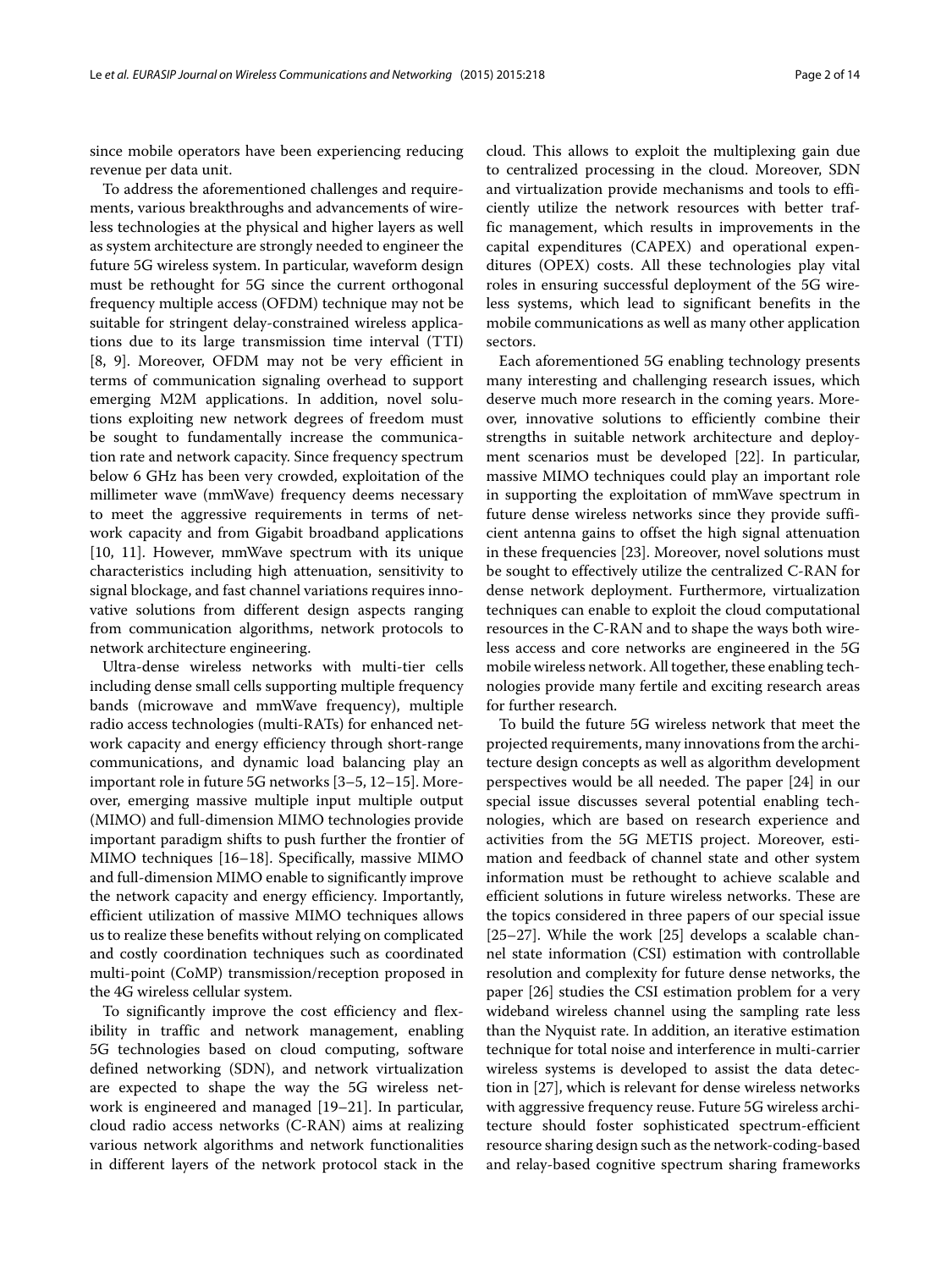proposed respectively in two papers of our special issue [\[28,](#page-10-22) [29\]](#page-10-23). Other papers published in our special issue, which address research issues related to different enabling 5G wireless technologies, will be discussed in the next section.

## **2 Perspectives on 5G enabling technologies and open research issues**

In this section, we provide our perspectives on the role and potential of some important 5G enabling technologies. We also describe in details some open research issues related to these technologies. Moreover, we will discuss how they can complement and be effectively combined to meet different performance requirements of the future 5G wireless network.

## **2.1 Waveform design for 5G wireless systems**

It has been recognized that the OFDM waveform currently adopted in the long-term evolution (LTE) standard has several limitations in supporting the 5G requirements [\[8\]](#page-10-6). Specifically, 5G traffic is expected to have very diverse characteristics and requirements in data column, communications rate, delay, and reliability. For example, applications such as video streaming and augmented reality demand very high communication rates for realtime communications. Moreover, various emerging M2M applications such as those for smartgrids have sporadic and bursty traffic with small amount of data to be delivered in each transmission. Other wireless applications such as vehicular communications and robotics control require highly reliable and ultra low delay. Finally, the number of wireless connections supporting future M2M and Internet-of-Things applications is expected to be significantly larger than that due to mostly human-type communications in today's wireless networks.

The OFDM waveform possesses several desirable features including low-complexity implementation using fast Fourier transform (FFT) and inverse FFT (IFFT) blocks, simple equalization, flexibility in supporting per subcarrier adaptive modulation and MIMO communications [\[9\]](#page-10-7). However, strict synchronization, which involves large signaling overhead, is required to maintain communication orthogonality and satisfactory communication quality. Moreover, the OFDM signaling requires a cyclic prefix (CP) and null guard bands at the spectrum edges, which reduce the spectral efficiency. In general, development of more spectral and power efficient waveforms compared to the current state-of-the-art is of great interest to support the exponential growth of mobile traffic and operation cost reduction in the future wireless system. Finally, current frame structure and implementation of various protocols such as scheduling and retransmissions in the 4G LTE systems offers the latency of multiple 10 ms, which is far beyond the 5G strict delay requirement of 1 ms. In fact, this 5G delay requirement implies that the physical-layer delay budget is about 100  $\mu$ s.

There have been several proposals on waveforms for 5G wireless networks [\[30–](#page-10-24)[35\]](#page-10-25). In particular, faster-than-Nyquist (FTN) signaling has recently received renewed interest since it can potentially increase the system capacity by packing more data in the time and/or frequency domains [\[30–](#page-10-24)[33\]](#page-10-26). In the time domain, this can be achieved by allowing data bearing pulses to be sent faster. While this design destroys the orthogonality, satisfactory detection performance can still be achieved by employing a sophisticated detection technique at the receiver to mitigate the intentional ISI introduced at the transmitter. In addition, employment of FTN signaling in both time and frequency domains results in multi-carrier FTN, which attains larger spectrum efficiency compared to FTN in time or frequency alone [\[31\]](#page-10-27). Although some significant progresses have been achieved in recent years on understanding FTN signaling, more research is needed to study and develop efficient designs to meet the performance and QoS requirements of 5G wireless systems. In particular, practical implementation aspects deserve more research and development efforts [\[36\]](#page-10-28).

Filter bank multi-carrier (FBMC) is one of the 5G waveform candidates where per-subcarrier filtering is performed to suppress the sidelobes and the FFT/IFFT blocks can still be employed as in the OFDM modulation [\[9,](#page-10-7) [37\]](#page-10-29). The bandlimitedness of FBMC would enable it to offer higher spectrum efficiency than OFDM and more flexibility in exploiting white spaces in cognitive radio networks. Moreover, FBMC is more robust to synchronization and frequency misalignments compared to OFDM; therefore, FBMC would be more suitable for random access to support sporadic M2M traffic with loose synchronization requirements. Despite these advantages, FBMC is more difficult to realize the MIMO communications compared to OFDM. However, recent progresses on advanced physical techniques have led to efficient ways to implement MIMO-FBMC with comparable performance with respect to MIMO-OFDM systems [\[38,](#page-10-30) [39\]](#page-10-31).

An enhanced version of FBMC, called universal filtered multi-carrier (UFMC), has been proposed recently [\[40,](#page-10-32) [41\]](#page-10-33). In UFMC, filtering is performed on the subband basis instead of per subcarrier as in FBMC. Therefore, UFMC can still acquire the advantages of FBMC including suppression of spectral sidelobes, robustness against time and frequency synchronization [\[8\]](#page-10-6). Moreover, the filter length of UFMC can be significantly shorter than that of FBMC since UFMC performs the filtering for each subband with larger bandwidth than subcarrier. Therefore, UFMC would be more suitable to support short-burst communications typically required by many M2M applications. UFMC does not require a CP, but using zero padding, which results in improved spectrum efficiency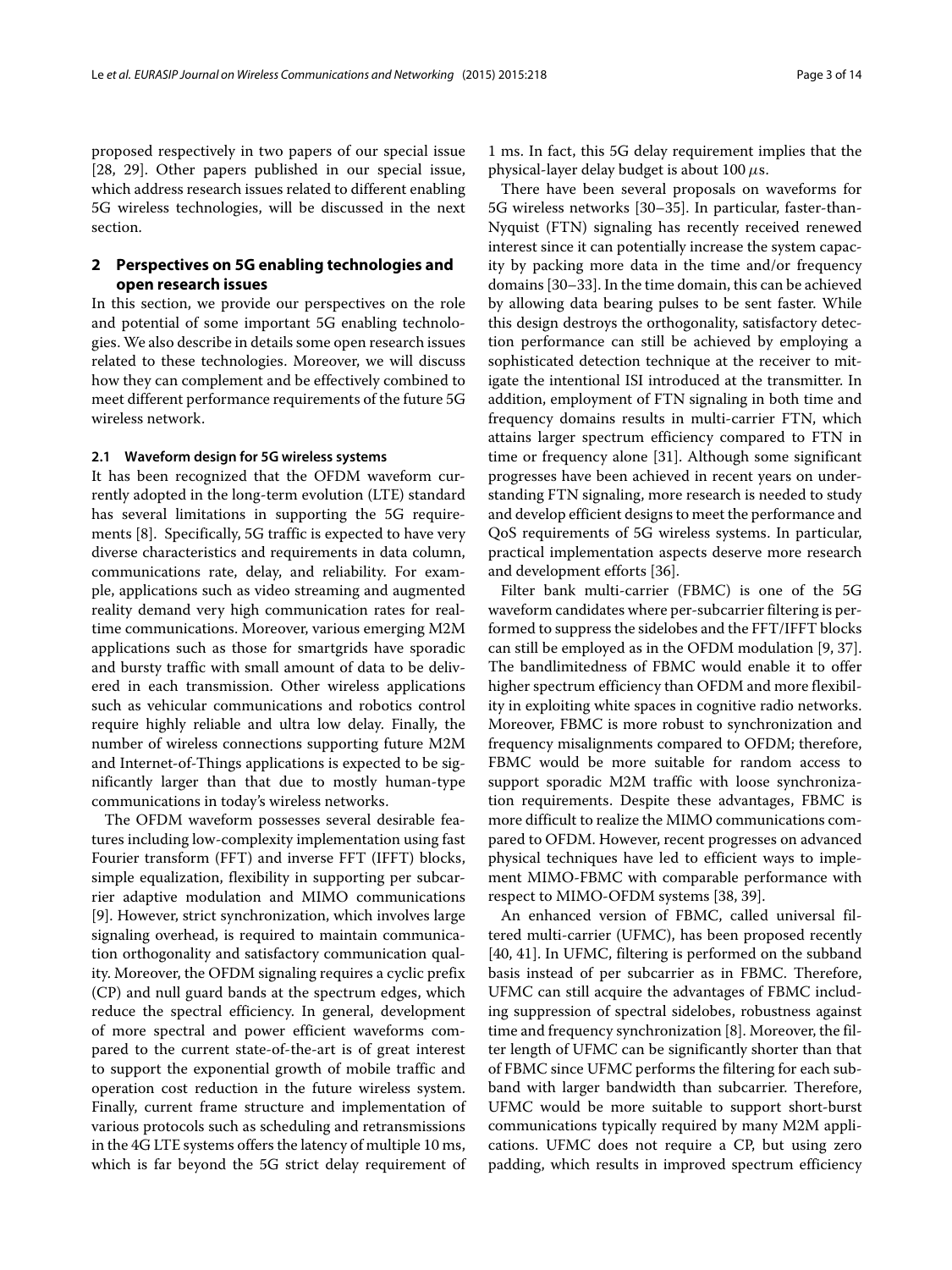but becomes more sensitive to time misalignment compared to the existing CP-based OFDM waveform. On the other hand, the filtered OFDM (f-OFDM) technique in [\[42\]](#page-10-34) allows the filter length to exceed the CP length of OFDM. The f-OFDM waveform can achieve a desirable frequency localization for bandwidths as narrow as a few tens of subcarriers, while keeping the inter-symbol interference/inter-carrier interference (ISI/ICI) within an acceptable limit.

Another waveform design referred to as generalized frequency division multiplexing (GFDM) has been proposed to address the low-power, broadband, and real-time challenges of future wireless cellular networks [\[34,](#page-10-35) [35\]](#page-10-25). The GFDM aims at achieving flexible resource and QoS management by performing modulation for independent blocks each of which comprises a number of subcarriers and subsymbols. Moreover, GFDM employs filters for individual subcarriers that are circularly shifted in time and frequency. While inter-symbol interference (ISI) and inter-carrier interference (ICI) might still exist in GFDM, these undesirable effects can be efficiently addressed by efficient detection techniques at the receiver side.

Several 5G requirements can be met by the GFDM via appropriate tuning of different waveform parameters. The per-subcarrier filtering adopted by GFDM leads to small out-of-band emission; therefore, dynamic spectrum access of fragmented spectrum in cognitive radio scenarios can be achieved. Moreover, GFDM design allowing to flexibly configure the time-frequency blocks, which enables us to meet the stringent delay constraints of various 5G applications such as tactile internet and many wireless control applications. In addition, it is possible to add small cyclic prefix and suffix for an entire block to relax the time synchronization requirement of emerging M2M applications while still maintaining improved spectral efficiency with respect to the OFDM waveform. In fact, most synchronization algorithms developed for OFDM remain applicable to the GFDM waveform. The paper [\[43\]](#page-10-36) in our special issue demonstrates how space time coding can be combined with the GFDM waveform in the multi-antenna wireless system while still allowing flexible resource sharing among users by using wireless scheduling.

There are many open challenges to address regarding the 5G waveform, frame structure, and related design issues in the physical layer and higher layers of future 5G wireless systems. One such frame structure to support the 5G diverse QoS and traffic requirements has been proposed in [\[8\]](#page-10-6). To enhance the multiple access gain, non-orthogonal multiple access schemes have been proposed. For example, the NOMA framework [\[44\]](#page-10-37) utilizes power-domain superposition multiplexing. In the code domain, the sparse code multiple access (SCMA) is presented in [\[45\]](#page-10-38). Data symbols of users are mapped

to multi-dimensional sparse codewords. Codewords are non-orthogonal but are systematically designed to allow low-complexity detection [\[46\]](#page-10-39). Moreover, while a rich literature on adaptive resource allocation techniques has been developed for OFDM wireless systems over the past decades, significant more research on medium access, resource management, and higher layer design aspects to better understand the pros and cons of different waveform alternatives is expected in the coming years [\[47\]](#page-11-0). Such studies for relevant 5G deployment scenarios will be especially useful.

In general, there are several aspects one must consider in selection of a waveform for a communication system such as bandwidth efficiency, scalability, interoperability, implementation complexity and robustness to imperfections including non-linearity, phase noise. The final decision on a waveform hinges on a trade-off between these often contradictory requirements. Another important factor that must be considered for waveform design and selection is the operation frequency. As the current trend in 5G development indicates, there could be two different operating frequency regions for 5G systems, namely below 6 GHz and mmWave bands. As each band could be employed for different deployment scenarios and they would exhibit different propagation properties, 5G systems could rely on two different waveforms for operation in the two bands.

## **2.2 Ultra-dense wireless networks exploiting microwave and mmwave communications**

Ultra-dense deployment of small cells, relays, distributed antenna systems operating on different frequency bands (e.g., microwave and mmWave) based on multiple RATs in a multi-tier heterogeneous network (HetNet) architecture provides a fundamental way to meet the capacity demand of future 5G wireless networks [\[48–](#page-11-1)[50\]](#page-11-2). This heterogeneous network architecture also enables efficient traffic offloading among different network tiers and RATs to better support the growing mobile traffic with enhanced QoS, communication rates, and energy efficiency [\[51–](#page-11-3)[56\]](#page-11-4).

In fact, research on multi-tier HetNets where communications among different network tiers (e.g., macro, micro and small-cell tiers) share the same microwave spectrum has been one of the most active research topics over the past years [\[57\]](#page-11-5). One very important research theme in this direction is interference management, which can be performed using time, frequency, spatial, and power control approaches [\[49,](#page-11-6) [50,](#page-11-2) [58](#page-11-7)[–62\]](#page-11-8). Three papers published in our special issue address different analysis and design issues for wireless HetNets. Specifically, the outage analysis for cognitive HetNets is performed by using the stochastic geometry technique in [\[63\]](#page-11-9). Moreover, the work [\[64\]](#page-11-10) proposes enhanced inter-cell interference coordination (eICIC) techniques for the two-tier HetNet where the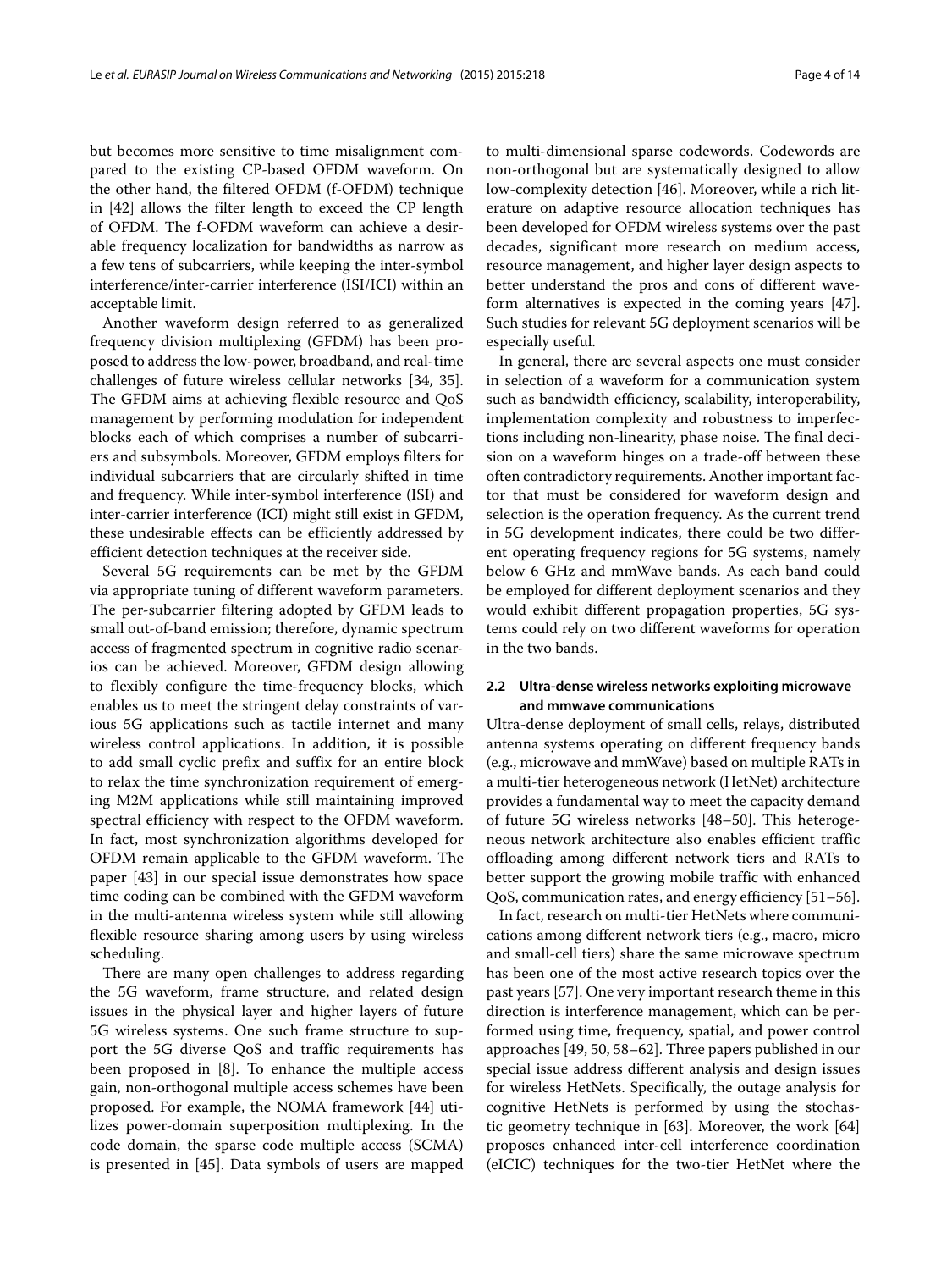optimal cell range expansion bias and almost blank subframe rate are obtained to achieve the fair resource sharing and interference management between two network tiers. The paper [\[65\]](#page-11-11) studies different interference management solutions for the multi-antenna moving network where it shows that the high-performance moving network can be indeed realized with minimal impacts on the regular outdoor communications.

Other important research issues for multi-tier Het-Nets include mobility management and load balancing via dynamic BS association and admission control [\[51–](#page-11-3)[56\]](#page-11-4). To effectively manage cross-tier interference and perform load balancing in the dense HetNet, distributed solutions using the self-optimization network (SON) techniques are desirable, which typically require reliable and low-delay backhauls for a large number of small cells (i.e., pico and femto cells). High-speed backhauls are also critical to exchange the large volume of data between small cells and the core network. While low-cost backhauls using existing DSL can be used for indoor femtocells, this solution would not lead to a satisfactory QoS and performance. Indeed, backhauls remain to be one of the most critical issues, which hinders the successful widespread adoption of the dense small-cell network.

Future dense HetNets should support different types of nodes and communications. In particular, deviceto-device (D2D) communications exploiting the cellular spectrum to establish direct high-speed and reliable communications among wireless devices is an important technology [\[66–](#page-11-12)[69\]](#page-11-13). D2D communications can attain different benefits including enhancement of spectrum and energy efficiency, improving communication delay and reliability, reduction of traffic in the core network, and support of various emerging wireless applications such as public safety, proximity-based social networks, and vehicle-tovehicle communications. To achieve these benefits, efficient radio resource management techniques for D2D communications must be developed. In [\[70\]](#page-11-14), the interference alignment technique is employed jointly with user clustering and resource allocation for efficient spectrum sharing and interference management while the work [\[71\]](#page-11-15) proposes a joint power control and resource allocation framework for spectrum sharing between D2D and uplink cellular communications in the LTE-based wireless network.

MmWave communications has received tremendous interest from both academia and wireless industry recently since mmWave spectrum would provide a unique solution to solve the capacity requirements of the future wireless network. Moreover, the ultra-dense wireless network is a perfect choice to exploit the huge spectrum available in the mmWave frequency since the high attention in these frequency bands limits the cell size within a few hundreds meters [\[72,](#page-11-16) [73\]](#page-11-17). Importantly, mmWave could potentially help solve the spectrum shortage problems for both wireless access and backhauls [\[74–](#page-11-18)[76\]](#page-11-19). In fact, the distinction between wireless access and backhaul links would become very blur in the future ultradense wireless network where an extremely large number of wireless connections would be expected to support emerging wireless M2M and Internet-of-Things applications. It remains an open challenge to develop efficient physical layer techniques to achieve high-speed communications and advanced radio resource management solutions to support the joint wireless access and backhaul communications.

These potential benefits of mmWave communications for ultra-dense wireless deployment are not available without many challenges to overcome. In fact, mmWave communications require to employ large-scale antennas at both transmitter and receiver sides to provide the sufficient antenna gain to offset the high attention in this frequency regime. Toward this end, development of cost-efficient hardware architecture together with suitably designed channel estimation, beamforming, as well as other communications and signal processing techniques require much further research [\[77–](#page-11-20)[83\]](#page-11-21). The cost-efficient large-scale MIMO architecture where the number of RF chains is smaller than the number of antennas has been considered very potential for mmWave communications [\[79,](#page-11-22) [80\]](#page-11-23). Here, the development of effective channel estimation and hybrid beamforming solutions for this architecture using phase shifters and analog-to-digital converters (ADCs) with limited resolution presents major research challenges [\[78\]](#page-11-24). Moreover, multi-user and multicell resource allocation and beamforming design for this hybrid architecture to achieve high-speed communications deserves much more research efforts. Preliminary results along this direction have been presented recently in [\[82\]](#page-11-25) where the joint hybrid beamforming and scheduling solution is proposed.

As previously mentioned, mmWave could potentially provide unique solutions for Gigabit wireless access and backhaul communications. Since wireless backhaul links can be relatively static, adaptive algorithms for beam alignment to maintain reliable communications can be developed to compensate for the base station (BS) movements due to strong wind for example [\[81\]](#page-11-26). Engineering adaptive beam update algorithms for large-scale MIMO systems to support mobile users is obviously more challenging since the MIMO beamwidth is quite narrow with the large number of antennas. Furthermore, it is expected that both single-hop and multi-hop backhaul communication solutions would be needed to deal with different communication scenarios in the future dense wireless network. Toward this end, algorithms in different layers of the protocol stack including beamforming, resource allocation, and routing must be designed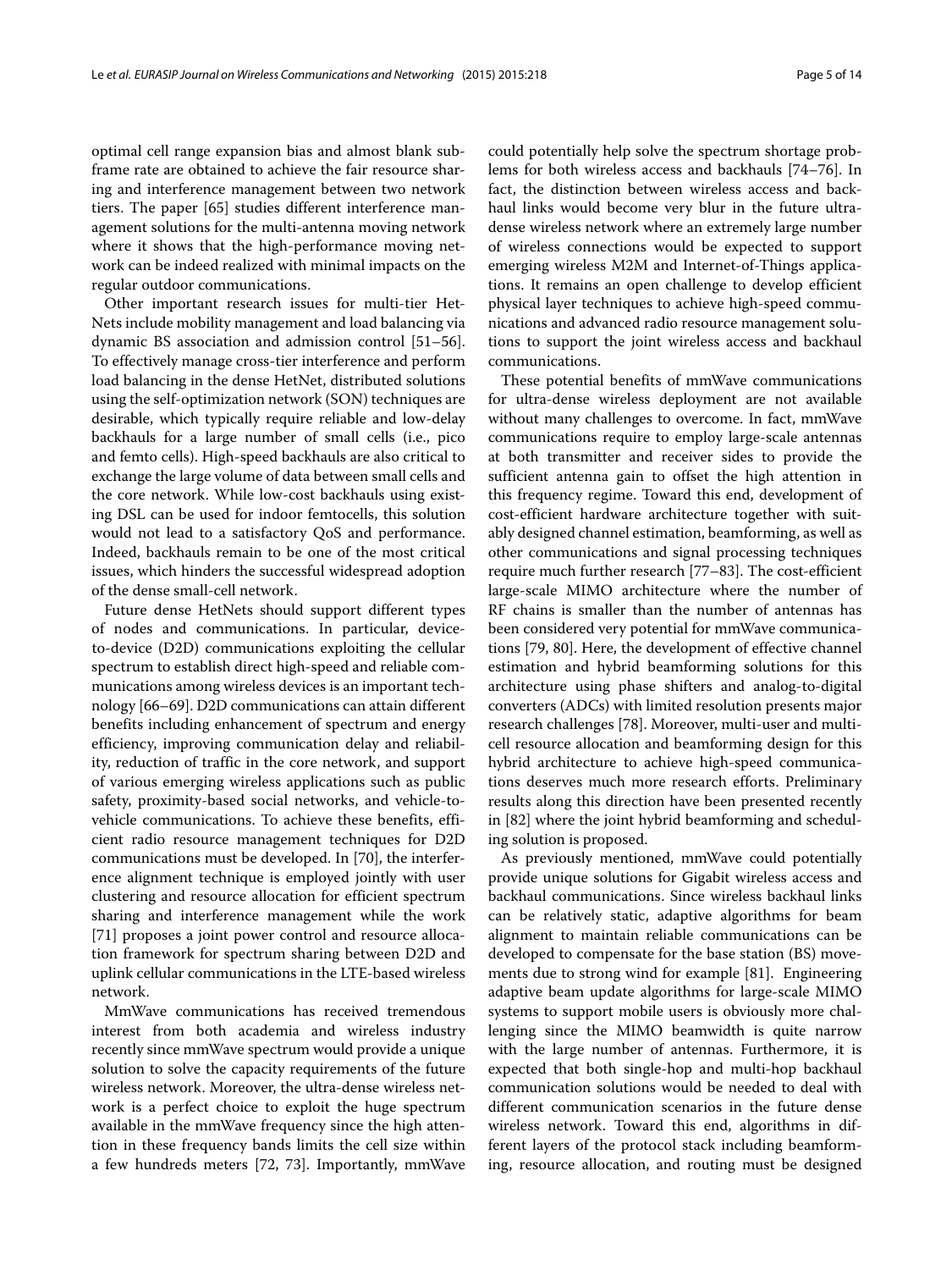to support the wireless access and multi-hop backhaul communications.

Finally, novel connection and mobility management strategies must be proposed to effectively deal with the unique characteristics of the heterogeneous mmWave dense networks such as susceptibility to blockage of mmWave links, different user velocities, and QoS requirements. Given that the mmWave communications links are very sensitive to blockage, it is likely that mobile users must maintain dual communications with both macro-BS and small-cell BS using mmWave and microwave frequency bands, respectively, to maintain continuous and reliable communications. Here, communications with a nearby small-cell BS on the mmWave spectrum can be employed to achieve high-speed data delivery whenever possible but control information can be delivered through the macro-BS using more reliable microwave communications. The split of control and data planes deems necessary and presents the unique design choice for mmWave communications [\[84,](#page-11-27) [85\]](#page-11-28). Moreover, the research on efficient BS association to achieve load balancing and reliable and high-speed communications must be rethought. It is also obvious that mobility management and admission control design for the mmWave-based dense Het-Net deserve much more research before one can indeed bring potential benefits of mmWave communications to practice.

#### **2.3 Massive and full-dimension MIMO technologies**

While the MIMO technology has played a very important role in current 3G/4G wireless systems, massive MIMO and full-dimension MIMO present significant innovations for this technology to fundamentally increase the spectrum and energy efficiency of wireless systems [\[86\]](#page-11-29). Moreover, massive MIMO can potentially simplify the ways we manage the radio resource allocation and co-channel interference in the multi-cell and multi-tier wireless network.

Many existing works design high energy-efficient massive MIMO systems. The number of users and transmit power were jointly optimized in [\[87\]](#page-11-30). The energy efficiency (EE) of massive MIMO systems depends greatly on the circuit power consumption. The number of antennas, users, and transmit power were respectively optimized for the single-cell massive MIMO system with zero-forcing beamforming (ZFBF) in [\[88\]](#page-11-31). The optimal transmit power increases with the number of antennas, which means that the transmit power is an important design parameter for high EE massive MIMO systems. In [\[89\]](#page-11-32), the GEE considering both the uplink and downlink of a multi-cell massive MIMO system, subject to channel estimation errors, pilot contamination, and correlated channel paths, with either maximum ratio combining (MRC)/MRT or ZF transmission/reception is optimized.

Many existing designs for traditional MIMO systems must be re-thought for these new MIMO systems such as channel estimation, beamforming design, and signal detection [\[90–](#page-11-33)[93\]](#page-11-34). Moreover, there are also various arising challenges to resolve such as the channel estimation and pilot contamination issues [\[86,](#page-11-29) [91,](#page-11-35) [92,](#page-11-36) [94,](#page-11-37) [95\]](#page-11-38), suitable multi-cell coordination [\[90,](#page-11-33) [96\]](#page-12-0), and hardware imperfection [\[97\]](#page-12-1) to name a few. Three papers published in our special issue address some of these research issues. Specifically, the work [\[98\]](#page-12-2) proposes a low-complexity subspace detection technique for the multi-stream MIMO communications. In [\[99\]](#page-12-3), a novel semi-orthogonal pilot design for massive MIMO wireless systems is developed to reduce the pilot resource consumption where a successive interference cancelation (SIC)-based channel estimation is employed to manage the interference between data and pilot. Moreover, the work [\[100\]](#page-12-4) develops a joint channel coding, modulation, and MIMO communication scheme by using the rotated modulation and space-time component interleaver.

Furthermore, the inter-cell coordination in multi-cell massive MIMO systems is addressed in various works, either suppressing the inter-cell interference and interuser interference completely [\[101\]](#page-12-5) by coordinated beamforming. Another technique introduced in [\[102,](#page-12-6) [103\]](#page-12-7) allows interference suppression with smaller excess of base station antennas. In [\[104\]](#page-12-8), a multi-cell MIMO downlink channel is studied and a distributed interference alignment (IA) algorithm is proposed to suppress or minimize the interference to non-intended users. Also, [\[105\]](#page-12-9) develops an IA technique for a downlink cellular system with CSI exchange and feedback within each cell. In [\[106,](#page-12-10) [107\]](#page-12-11), conditions for the feasibility of IA and degree of freedom (DoF) for MIMO cellular networks are investigated.

To reduce the complexity and CSI requirement, the concept of grouping-based IA (GIA) is proposed for a twocell single-stream interfering MIMO-BC in [\[108\]](#page-12-12). This GIA is extended to a multi-cell interfering MIMO-BC in [\[109\]](#page-12-13), where both the feasible condition on the GIA and a low complexity IA decoder design are studied. For the performance analysis of massive MIMO system, there exists a large set of tools from random matrix theory (see [\[110](#page-12-14)[–116\]](#page-12-15) and references therein).

## **2.4 C-RAN**

Cloud radio access network (C-RAN) presents a major paradigm shift in the design of future wireless systems where various network functionalities in both access and core networks can be realized in the cloud [\[117\]](#page-12-16). Due to the high cost-efficiency, flexibility, and utilization efficiency, it is regarded as one of the most promising solutions to meet the huge capacity demand in 5G wireless networks. In a C-RAN, plenty of distributed remote radio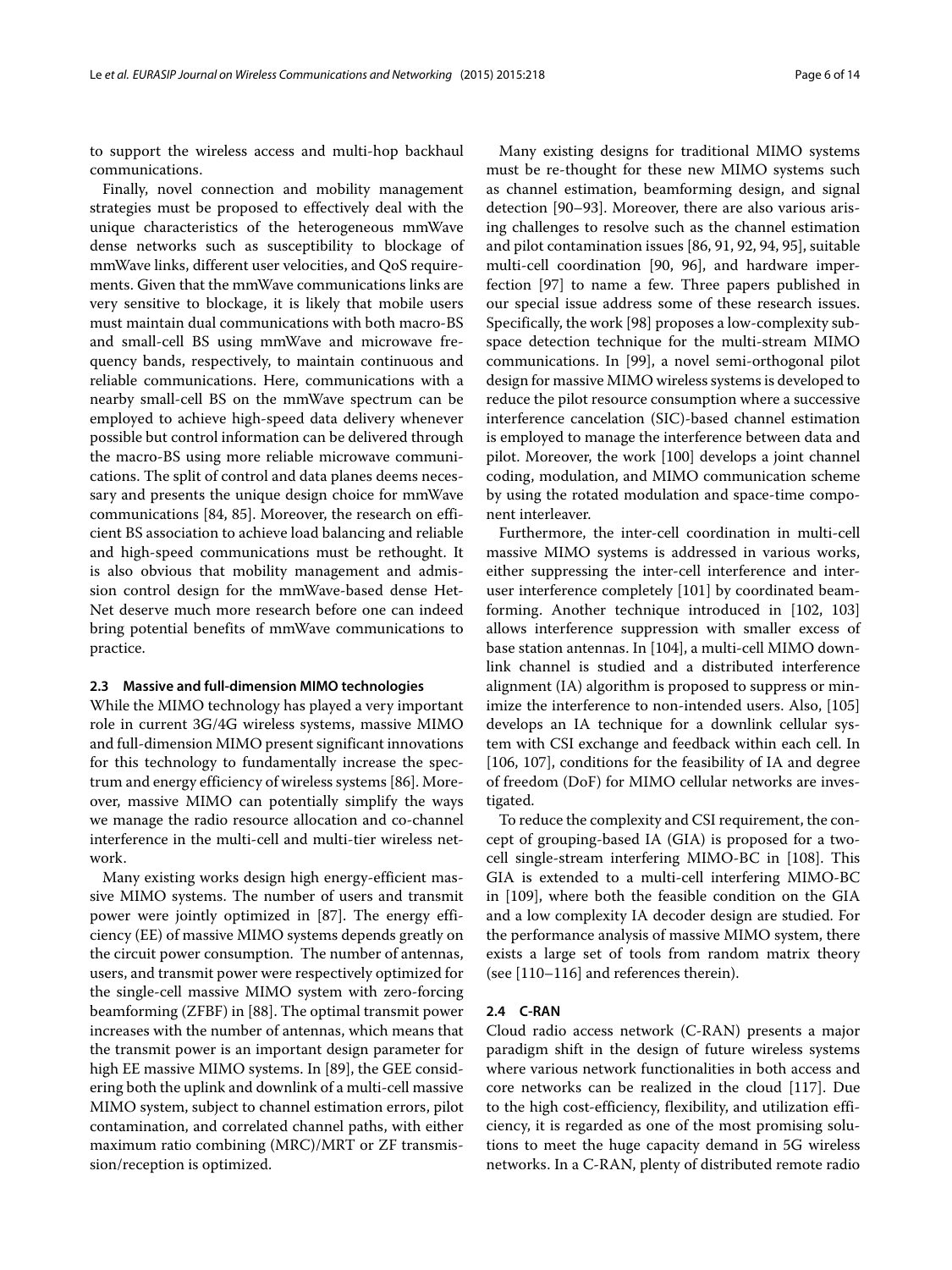heads (RRHs) are distributed within a specific geographical area and connected to a centralized centralized baseband unit (BBU) pool through high bandwidth fronthaul links. In such a system, enhanced energy efficiency can be achieved from shortened distances between RRHs and users as well as improved spectral efficiency per unit area. Moreover, since all baseband processings are performed at the BBU, it is possible to employ CoMP transmission [\[118\]](#page-12-17) for capacity enhancement by exploiting the increased spatial degrees of freedom and beamforming gain [\[119,](#page-12-18) [120\]](#page-12-19). The paper [\[24\]](#page-10-18) in our special issue proposes a general 5G network architecture based on the C-RAN technology.

There are numerous open research issues to address in this interesting research domain including efficient radio resource management (e.g., power control, bandwidth allocation, beamforming desing), fronthaul compression, efficient design, and utilization of computing resources in the cloud to name a few. Some key open research issues are elaborated below.

### *2.4.1 Joint RRH clustering and precoding*

To perform full CoMP among all RRHs, the BBU must exchange the baseband signals with all RRHs and collect the global CSI from all RRHs to all users. As the number of RRHs increases, the fronthaul loading and CSI signaling overhead will become unacceptable. Moreover, from the system energy efficiency perspective, it is not necessary to turn on all the RRHs when the system loading is not heavy. This motivates dynamic clustering of RRHs into virtual base stations (VBSs) to serve users via partial CoMP. There are two different types of RRH clustering, namely the network centric clustering (NCC) and user centric clustering (UCC) [\[121\]](#page-12-20). In NCC, there is no overlap among VBSs (i.e., RRH can only belong to a single VBS). This can simplify the clutering and precoding design, but the performance of the cell edge users at the boundary of the clusters will be compromised. In UCC, there can be overlap among VBSs, and we have the freedom to choose a small number of "best" RRHs as a VBS for each user to avoid cell edge effect. Both NCC and UCC can significantly reduce the fronthaul loading and CSI signaling overhead by controlling the size of each VBS. However, the UCC usually outperforms the NCC but the associated clustering and precoding design is more challenging. One side effect of RRH clustering is the inter-cluster interferences among different VBS. As a result, efficient joint RRH clustering and interference mitigation (precoding) schemes are essential for practical deployment of C-RAN. The existing joint clustering and precoding schemes can be classified into two classes.

**One-timescale schemes**: In such schemes, both RRH clustering and precoding (beamforming) are optimized at each time slot based on instantaneous global CSI. In [\[122\]](#page-12-21), the authors developed an efficient cell-clustering algorithm to maximize the sum rate of the users based on graph theory. In [\[123\]](#page-12-22), a joint clustering and scheduling algorithm is proposed to maximize the weighted sum rate by greedily selecting the BS clusters from a set of predetermined candidate clusters. A major approach to avoid the combinatorial optimization of RRH clustering is group sparse beamforming (GSBF) [\[121,](#page-12-20) [124,](#page-12-23) [125\]](#page-12-24), where the size of each RRH cluster (VBS) is reduced by imposing group sparsity constraints on the beamforming vectors such that the RRHs with zero beamforming vectors can be turned off. Various GSBF schemes have been proposed in [\[121,](#page-12-20) [124](#page-12-23)[–126\]](#page-12-25) based on the (weighted) mixed  $l_1/l_p$ -norm techniques with different objective functions and constraints. However, all of the above one-timescale schemes suffer from huge CSI signaling overhead and large computation complexity due to global centralized optimization. Moreover, it is difficult to obtain instantaneous global CSI in a C-RAN with a large number of RRHs because of the signaling latency. Thus, these solutions are not scalable w.r.t. the network size.

**Heuristic two-timescale schemes:** In view of the challenges to implement the one-timescale schemes in practical C-RAN, some two-timescale schemes have been proposed where the RRH clustering is updated at slower timescale based on channel statistics, and the precoder is updated at each time slot based on instantaneous partial CSI from the active RRHs to the users. Since the number of active RRHs can be substantially smaller than the total number of RRHs in the network, such two-timescale design can significantly reduce the CSI signaling overhead and computatonal complexity. In [\[127\]](#page-12-26), each user first chooses its serving BS cluster based on the channel statistics using the nearest base clustering and or the nearest interferer clustering. Then, the precoder is optimized using a soft interference nulling (SIN) precoding algorithm at each time slot. Liu and Lau [\[128\]](#page-12-27) studied the joint optimization of RRH selection, regularization factor in RZF precoding, and power allocation, where the RRH selection is adaptive to the global path gain matrix using a heuristic algorithm based on the deterministic equivalent [\[129\]](#page-12-28) of the average rate and power. In the existing twotimescale schemes, the RRH clustering and precoding solutions are obtained in a heuristic manner (i.e., the solution is not derived from a single joint optimiziation problem), and the performance gap of these heuristic solutions w.r.t. the optimal solution is still unknown.

One interesting future work in this direction is to develop an optimization based two-timescale joint RRH clustering and precoding scheme, where the long-term RRH clustering is adaptive to the channel statistics and the short-term precoding is adaptive to the instantaneous partial CSI from the active RRHs to the users. The optimization-based two-timescale solution gives implementation friendly and scalable solution because solutions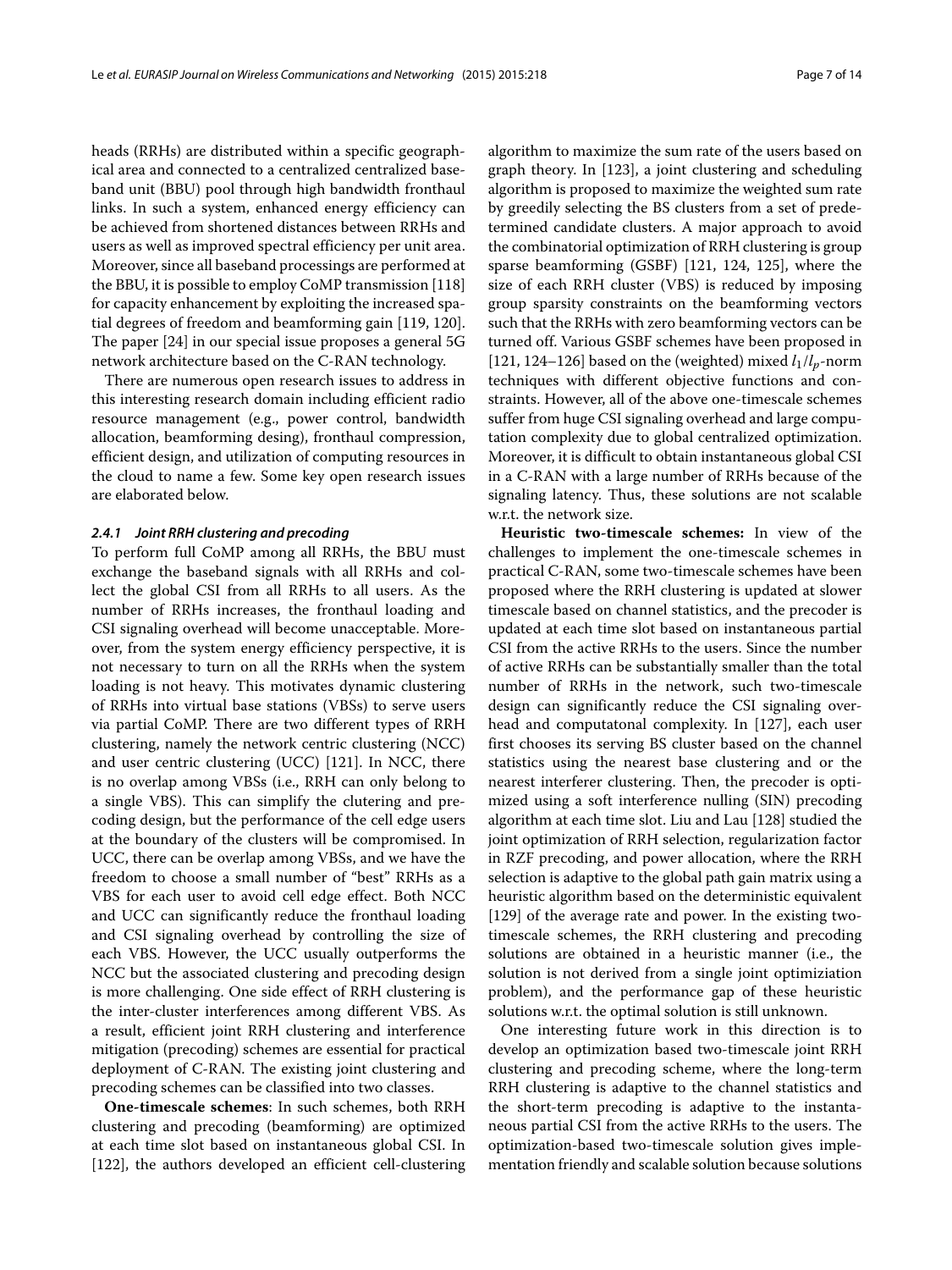of different timescales can be implemented at different hierarchies of C-RAN and they are robust to signaling latency. It is also expected to achieve better tradeoff between performance and implementation costs than the one-timescale scheme and heuristic two-timescale schemes. For example, similar two-timescale resource optimization schemes have been proposed in [\[130](#page-12-29)[–132\]](#page-12-30) for massive MIMO systems or heterogeneous networks and they are shown to achieve much better tradeoff between performance and various implementation costs. However, there are several technical challenges to achieve these good features of two-timescale resource optimization for C-RAN.

- Two-stage stochastic non-convex optimization: Due to the stochastic nature of the two-timescale optimization, there are usually expectation operators in the objective/constraint functions and the argument of the expectation operators involve the optimal short-term precoding solutions, which do not have closed form expressions. Moreover, the combinatorial nature of the RRH clustering optimization problem further complicates the problem.
- Lack of Channel Statistics: In practice, we might not even have the explicit knowledge of the channel statistics. The solution should be self-learning to the dynamic propagation environment.

### *2.4.2 Fronthaul loading compression/reduction*

In conventional C-RAN, the BBU pool and RRHs exchange the baseband signals via low latency fronthaul links in the form of digitized IQ samples. Such design requires prohibitive fronthaul capacities in typical settings, and the capacity of fronthaul links has become a performance bottleneck in C-RAN [\[133\]](#page-12-31). Three major techniques have been proposed to reduce the fronthaul loading in the C-RAN: the RRH clustering which has already been reviewed above, the fronthaul compression, and the partially centralized C-RAN (PC-RAN). Various fronthaul compression schemes have been proposed based on vector quantization and possibly multivariate compression strategies [\[134–](#page-12-32)[136\]](#page-12-33). In the uplink, one can also exploit the sparsity of the baseband signals (caused by bursty uplink traffic or random access) to further reduce the fronthaul loading [\[137\]](#page-12-34) using compressive sensing (CS). The CS-based fronthaul compression method in [\[137\]](#page-12-34) can only be applied to the case when the full CoMP is employed, and there is no inter-cluster interference. When partial CoMP is employed with RRH clustering, it is still possible to exploit the sparsity of the baseband signals and/or inter-cluster interference to do joint inter-cluster interference mitigation and fronthaul compression using the CS-based joint interference mitigation and detection algorithm in [\[138\]](#page-12-35). Recently, [\[139\]](#page-12-36) proposed a PC-RAN architecture where part of the simple baseband processings such as modulation and precoding is shifted into RRHs. By doing so, precoder, data symbols, and channel information are separately transported instead of heavy IQ data. As a result, the fronthaul loading can be significantly reduced with slightly more complex RRHs.

However, the existing fronthaul loading compression/reduction schemes treat the information bits sent to users as random bits and do not exploit the fact that content (such as videos and musics), which are cachable at the RRH, contributes to a large portion of today's wireless traffic [\[1\]](#page-10-0). By caching some popular content at the RRHs, the RRHs may directly employ (partial) CoMP to transmit the cached content to the users without consuming the fronthaul. The BS-level PHY caching was first introduced in [\[140,](#page-12-37) [141\]](#page-12-38) to exploit cached-induced opportunistic CoMP for cellular networks with limited backhaul capacity. In [\[140,](#page-12-37) [141\]](#page-12-38), the BS-level PHY caching is designed for cellular networks where all the baseband processing is performed at the BS. Hence, the BS can directly cache content packets to exploit cached-induced opportunistic CoMP. However, in C-RAN where all baseband processing is implemented in the BBU, the RRH can only cache IQ samples. Since the IQ samples of the same content packet will be different under different modulation and coding schemes (MCS), it is challenging to design an efficient RRH-level PHY caching scheme to reduce the fronthaul loading, which could be an interesting research topic.

## **2.5 Software defined networking and wireless virtualization**

Existing wireless cellular networks are based on standardized and inflexible hardware elements and network architecture, which hinder rapid deployment of new wireless applications, services, and adoption of emerging wireless technologies. It has been recognized that the SDN concept originally proposed for wired networks and data centers can be leveraged to engineer the 5G software defined wireless networks [\[142](#page-12-39)[–146\]](#page-13-0). In general, SDN aims to separate the control and data forwarding planes, which enables to achieve quick provisioning and reconfiguration as well as more efficient utilization of the network infrastructure. An SDN-based network is realized by allowing network hardware elements (e.g., switches) to be programmed and controlled through a standardized interface such as OpenFlow [\[143\]](#page-12-40) and by employing a network controller to make control decisions on the operations of the data forwarding infrastructure.

The network controller has a global view of the network by receiving updated traffic and network state information, which improves its decision-making efficiency.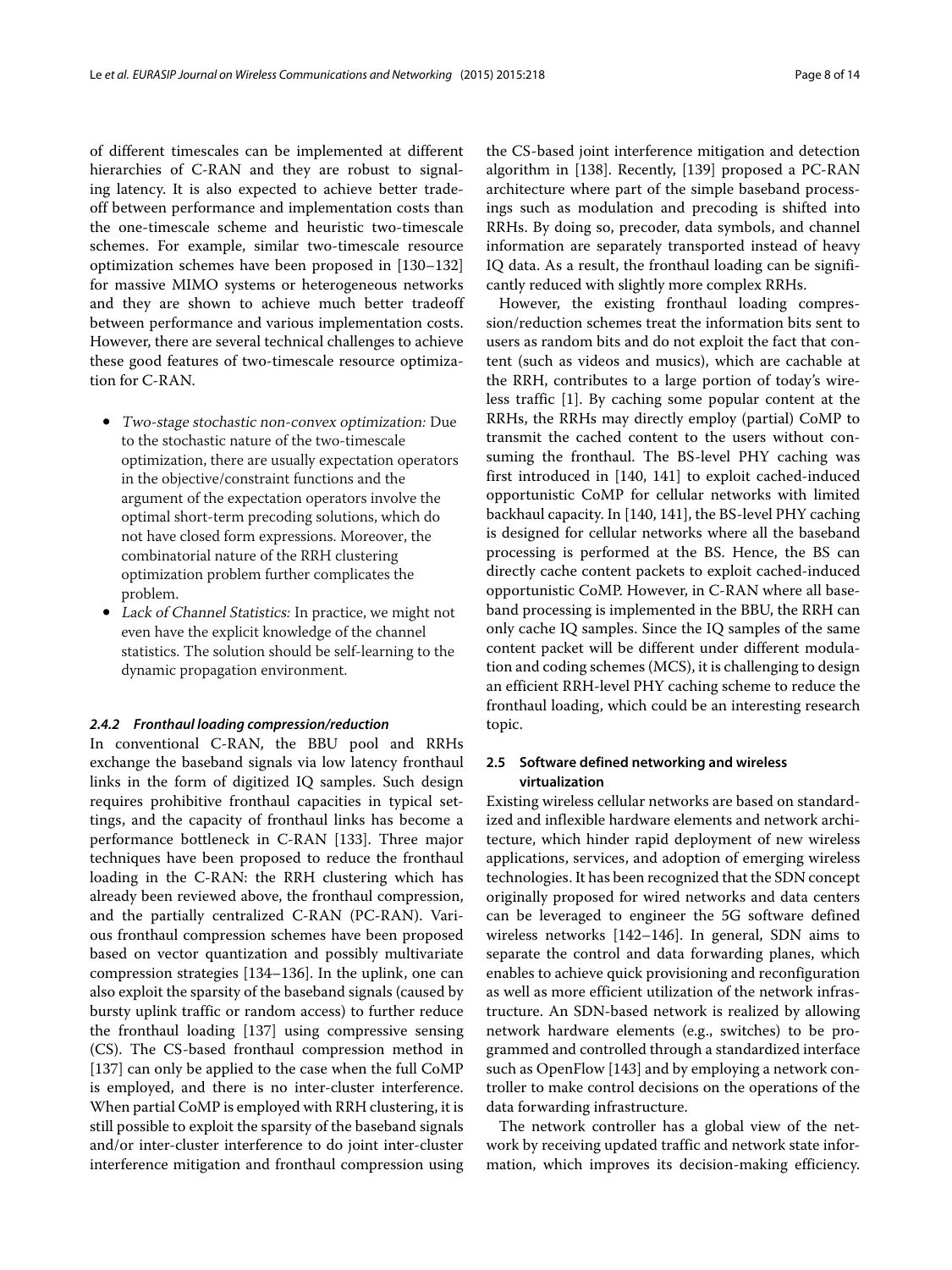Moreover, network elements simply conduct required network functionality and protocols under the instruction of the centralized network controller. This saves a lot of time and resources and enables the operations and configuration of the multi-vendor network infrastructure to be realized more quickly and efficiently by software instead of custom configuration for many network elements deployed throughout the network.

Most existing research on SDN has been conducted for wired networks, and there are very few works addressing the SDN-based design for wireless cellular networks [\[147](#page-13-1)[–149\]](#page-13-2). In fact, engineering the software defined wireless cellular network involves to develop the network and control architecture covering both wireless access and core networks as well as the corresponding interfaces [\[150,](#page-13-3) [151\]](#page-13-4). In addition, there is a strong demand in devising more flexible and efficient sharing of expensive wireless infrastructure among multiple (virtual) wireless service providers and operators using wireless virtualization technologies [\[152](#page-13-5)[–158\]](#page-13-6). Sharing of the wireless cellular infrastructure among multiple parties can be applied for both wireless access and core networks [\[159\]](#page-13-7). This involves the sharing of different types of network resources including wireless spectrum and BSs, routers, and switches in the core network.

To realize such virtualization vision for wireless networks, network resources must be abstracted and partitioned into different "slices", which can be then allocated to different (virtual) wireless operators who provide services to the end users [\[156–](#page-13-8)[158\]](#page-13-6). Development of such slicing mechanisms that guarantee efficient utilization of the network resources, satisfactory isolation among different slices to enable independent deployment of various network algorithms and protocols by the involved wireless operators and to provide QoS support for wireless users remains one major challenge to address in this interesting research theme. The SDN techniques can be leveraged to implement efficient virtualization of the future wireless cellular networks where the SDN controller can play an important role in the slicing and allocation operations of resource slices and in the control and activation of different network algorithms and protocols deployed by the corresponding wireless operators associated with different resource slices.

Efficient design of the software defined wireless cellular network is challenging because of several reasons. First, the wireless access network has become more and more complex to meet the exponential growth of the mobile traffic, the diverse QoS and throughput requirements of different wireless applications and services, and the need to achieve more cost-, energy-, and spectrum-efficient communications. Toward this end, engineering future wireless access networks follows some major trends including the evolution toward ultra-dense and multi-tiered deployment of different types of BSs (e.g., macro, micro, pico, and femto BSs), efficient utilization of the precious wireless spectrum in both microwave and mmWave bands using dynamic spectrum access and cognitive radio techniques, efficient coordination of radio resource management and transmission for better interference mitigation and spectrum utilization, development of advanced communication techniques such as massive and 3D MIMO, and employment of wireless access and backhaul communications. Therefore, optimization of the centralized access management for this complex wireless access presents a major challenge.

Development of an effective SDN architecture based on which control algorithms can be implemented for the software defined wireless cellular network is more challenging than that for the wired network. This is because the data forwarding plane in the wired network involves only routers, switches, and wired links with fixed capacity. In contrast, communication links in the wireless access network are strongly coupled since they share limited radio resources and simultaneous transmissions on one subband create co-channel interference for each other. Moreover, modern wireless cellular networks are based on sophisticated network algorithms and protocols, which adapt their operations to various system dynamics such as time-varying wireless channel state and traffic information.

Therefore, there would be a huge amount of control signaling between the SDN controller and wireless data forward planes (mobile users and BSs) if a fully centralized control architecture is adopted in which the SDN controller makes all control decisions. To achieve a scalable and efficient architecture, it is likely that different SDN controllers for the wireless access and core networks must be deployed, which closely interact with each other. This would lead to desirable tradeoff between network performance and control signaling overhead and provide more satisfactory end-to-end QoS performance for mobile users. Furthermore, the wireless access network may conduct various control functions which are based on highly dynamic system information such as wireless CSI in a semi-distributed manner using local controllers (e.g., employed at the BSs). Then, a well-designed network management framework can be developed so that these local controllers can efficiently interact with a centralized SDN controller, which makes more large-scale control decisions. For example, the CSI-driven wireless scheduling and radio resource management functions can be taken care by local controllers while load balancing and mobility control decisions can be realized by a centralized controller.

The control architecture for the core network of 4G and beyond wireless network could be established by leveraging significant advances on the SDN technology, which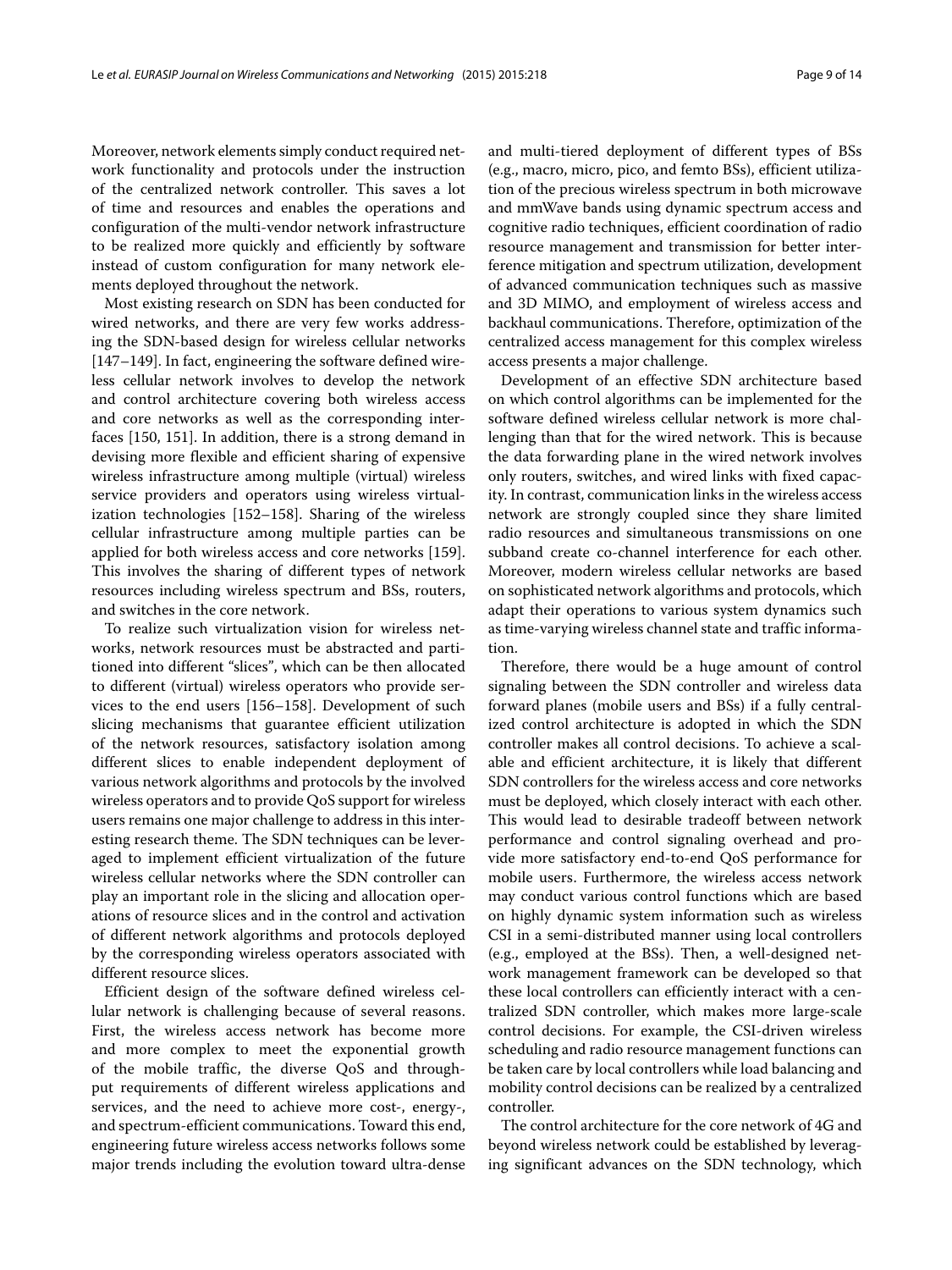has been developed for the packet-switched networks. The fact that the core network of 4G wireless systems is based, the Evolved Packet Core (EPC) architecture established by the 3GPP [\[148\]](#page-13-9) with well-separated control and data planes provides a suitable foundation for engineering this SDN architecture. Moreover, the SDN controller for the core network must be designed considering unique characteristics and requirements of different elements in the data forwarding plane such as mobility management, different service, and internet gateways. Furthermore, this design should be done so that it can support efficient sharing of the core network facility among multiple wireless operators in the future virtualized wireless mobile network.

The overall control architecture and interfaces for the next-generation SDN-based wireless network should also be established to enable efficient integration of many advanced physical-layer wireless technologies, to allow effective QoS provisioning for diverse set of wireless applications with very different characteristics and requirements, to support very large numbers of access nodes and wireless connections, and to foster the emerging active infrastructure sharing among multiple wireless operators via virtualization techniques. Specifically, the northbound interfaces should be appropriately defined to allow active sharing of wireless access and/or core networks among wireless operators and service providers where service providers can have sufficient power to control their traffic and optimize the assigned network resources. Moreover, the southbound interfaces should be engineered to achieve efficient utilization of network infrastructure and flexible programmable capability to provision and control the resource management and sharing operations under different RAN and wireless technologies.

An SDN architecture for the heterogeneous wireless dense network is proposed in [\[160\]](#page-13-10), and another proposal of an SDN architecture for LTE-evolved packet core with design and analysis of five different procedures is discussed in [\[161\]](#page-13-11) of our special issue. Development of efficient resource allocation solutions for future SDN-based wireless networks is the topic considered in two other papers of the special issue [\[162,](#page-13-12) [163\]](#page-13-13). Specifically, a threestep optimization framework to optimize the energy efficiency of the wireless network via adaptation of the user and control planes of the SDN-based wireless network is proposed in [\[162\]](#page-13-12). Moreover, an SDN-based resource allocation and load balancing algorithm is developed to enhance the spectrum efficiency and users' QoS of the multi-tier and multi-RAT wireless network in [\[163\]](#page-13-13).

There are still many open research challenges related to the development of different network and resource management and optimization tools to be deployed on the SDN control and interface architecture. Research on

developing these important tools also has strong impacts on the design and tuning of the overall architecture since they are closely interacting elements of the software defined wireless cellular network. Examples of the tools to be developed are network and radio resource management, mobility and load balancing, traffic engineering, spectrum allocation and management, radio resource, and networking slicing tools. It is also worth mentioning that there are strong interactions and synergy between research on SDN and C-RAN for future 5G mobile wireless systems since both technologies are based on the centralized optimization and management concepts of network resources and functionalities. In particular, data centers can be deployed to implement the SDN controller, which realizes various critical network management functions such as baseband processing, radio resource, mobility, and spectrum management. Obviously, there is much room for further research innovations as we evolve toward a unified, flexible, and efficient wireless ecosystem.

## **3 Conclusion**

There have been some significant research advances in different 5G enabling wireless technologies and these research outcomes will form strong foundations for the 5G standardization activities, which are expected to start soon. Until then, it is desirable to develop a unified 5G architecture for wireless access and core networks that enable to integrate many advanced wireless technologies to meet the 5G requirements: realizing Gigabit, realtime, and ultra-reliable communications, supporting an extremely large number of wireless connections for both human and machine wireless applications, diverse set of mobile traffic with different characteristics, and QoS, and achieving more spectrum, energy, and cost-efficiency. There would be no single technology that can deliver these performance expectations. Therefore, a number of enabling 5G wireless technologies must be developed and jointly implemented on the newly developed 5G architecture. In this paper, we have reviewed the 5G requirements and discussed several key enabling 5G wireless technologies with their open research challenges. Moreover, we have also described research papers in our special issue in the corresponding 5G network and technology contexts.

#### **Competing interests**

The authors declare that they have no competing interests.

#### **Acknowledgements**

The guest editors wish to thank all the authors for their contributions to this special issue. We would also like to thank all reviewers for their detailed and constructive review comments for all papers. We would like to further thank Prof. Luc Vandendorpe, Editor-in-Chief, EURASIP Journal on Wireless Communications and Networking as well as the whole Editorial Board for their support. Finally, we wish to express our sincere thanks to the whole editorial and publications staff of EURASIP Journal on Wireless Communications and Networking for their assistance and support of the special issue.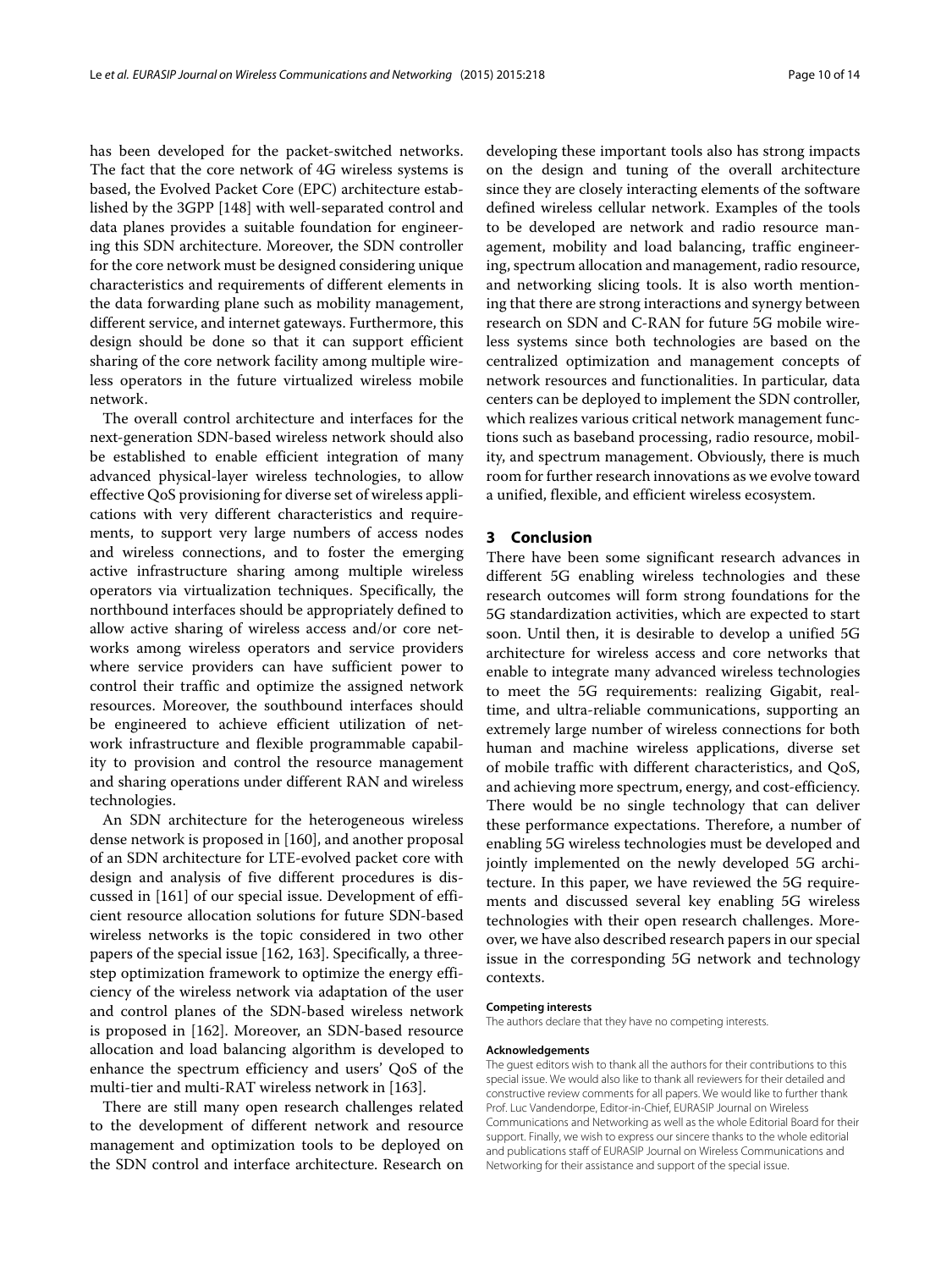#### **Author details**

<sup>1</sup> Institut National de la Recherche Scientifique (INRS), Montreal, Canada. <sup>2</sup>Hong Kong University of Science and Technology (HKUST), Hong Kong, China. <sup>3</sup>TU Dresden, Dresden, Germany. 4Huawei Technologies Canada Co., Ltd., Ottawa, Canada. 5InterDigital Canada Ltee., Montreal, Canada. 6Sungkyunkwan University, Seoul, South Korea. 7McGill University, Montreal, Canada.

#### Received: 14 September 2015 Accepted: 15 September 2015 Published online: 26 September 2015

#### **References**

- <span id="page-10-0"></span>1. Cisco, Cisco visual network index: Global mobile traffic forecast update 2014-2019. White paper (2015)
- <span id="page-10-1"></span>2. G Wu, S Talwar, K Johnsson, N Himayat, M2M: from mobile to embedded Internet. IEEE Commun. Mag. **49**(4), 36–43 (2011)
- <span id="page-10-2"></span>3. N Bhushan, J Li, D Malladi, R Gilmore, D Brenner, A Damnjanovic, R Sukhavasi, C Patel, S Geirhofer, Network densification: the dominant theme for wireless evolution into 5G. IEEE Commun. Mag. **52**(2), 82–89 (2014)
- 4. F Boccardi, RW Heath, A Lozano, TL Marzetta, P Popovski, Five disruptive technology directions for 5G. IEEE Commun. Mag. **52**(2), 74–80 (2014)
- <span id="page-10-3"></span>5. R Baldemair, T Irnich, K Balachandran, E Dahlman, G Mildh, Y Seleń, S Parkvall, M Meyer, A Osseiran, Ultra-dense networks in millimeter-wave frequencies. IEEE Commun. Mag. **53**(1), 202–208 (2015)
- <span id="page-10-4"></span>6. GP Fettweis, The tactile internet: applications and challenges. IEEE Veh. Technol. Mag. **9**(1), 64–70 (2014)
- <span id="page-10-5"></span>7. A Osseiran, F Boccardi, V Braun, K Kusume, P Marsch, M Maternia, O Queseth, M Schellmann, H Schotten, H Taoka, H Tullberg, MA Uusitalo, B Timus, M Fallgren, Scenarios for 5G mobile and wireless communications: the vision of the METIS project. IEEE Commun. Mag. **52**(5), 26–35 (2014)
- <span id="page-10-6"></span>8. G Wunder, P Jung, M Kasparick, T Wild, F Schaich, Y Chen, S Brink, I Gaspar, N Michailow, A Festag, L Mendes, N Cassiau, D Ktenas, M Dryjanski, S Pietrzyk, B Eged, P Vago, F Wiedmann, 5GNOW: non-orthogonal, asynchronous waveforms for future mobile applications. IEEE Commun. Mag. **52**(2), 97–105 (2014)
- <span id="page-10-7"></span>9. B Farhang-Boroujeny, OFDM versus filter bank multicarrier. IEEE Signal Process Mag. **28**(3), 92–112 (2011)
- <span id="page-10-8"></span>10. Z Pi, F Khan, An introduction to millimeter-wave mobile broadband systems. IEEE Commun. Mag. **49**(6), 101–107 (2011)
- <span id="page-10-9"></span>11. S TS Rappaport, R Sun, H Mayzus, Y Zhao, K Azar, GN Wang, JK Wong, M Schulz, F Samimi, Gutierrez, Millimeter wave mobile communications for 5G cellular: it will work. IEEE Access. **1**, 335–349 (2013)
- <span id="page-10-10"></span>12. JG Andrews, What will 5G be. IEEE J. Sel. Areas Commun. **32**(6), 1065–1082 (2014)
- 13. V Chandrasekhar, JG Andrews, A Gatherer, Femtocell networks: a survey. IEEE Commun. Mag. **46**(9), 59–67 (2008)
- 14. MN Tehrani, M Uysal, H Yanikomeroglu, Device-to-device communication in 5G cellular networks: challenges, solutions, and future directions. IEEE Commun. Mag. **52**(5 ), 86–92 (2014)
- <span id="page-10-11"></span>15. N NaderiAlizadeh, S Avestimehr, ITLinQ: a new approach for spectrum sharing in device-to-device communication systems. IEEE J. Sel. Areas Commun. **32**(6), 1573–1577 (2014)
- <span id="page-10-12"></span>16. F Rusek, D Persson, BK Lau, E Larsson, T Marzetta, O Edfors, F Tufvesson, Scaling up MIMO: opportunities and challenges with very large arrays. IEEE Signal Process. Mag. **30**(1), 40–60 (2013)
- 17. Y-H Nam, BL Ng, K Sayana, Y Li, J Zhang, Y Kim, J Lee, Full-dimension, MIMO (FD-MIMO) for next generation cellular technology. IEEE Commun. Mag. **51**(6), 172–179 (2013)
- <span id="page-10-13"></span>18. A Kammoun, H Khanfir, Z Altman, M Debbah, M Kamoun, Preliminary results on 3D channel modeling: from theory to standardization. IEEE J. Sel. Areas Commun. **32**(6), 1219–1229 (2014)
- <span id="page-10-14"></span>19. P Rost, CJ Bernardos, AD Domenico, MD Girolamo, M Lalam, A Maeder, D Sabella, D Wübben, Cloud technologies for flexible 5G radio access networks. IEEE Commun. Mag. **52**(5), 68–76 (2014)
- 20. S Sezer, Are we ready for SDN? Implementation challenges for software-defined networks. IEEE Commun. Mag, 36–43 (2013)
- <span id="page-10-15"></span>21. C Liang, FR Yu, Wireless network virtualization: a survey, some research issues and challenges. IEEE Commun. Surveys & Tutorials. **17**(1), 358–380 (2014)
- <span id="page-10-16"></span>22. E Bjornson, E Jorswieck, M Debbah, B Ottersten, Multi-objective signal processing optimization: the way to balance conflicting metrics in 5G systems. IEEE Signal Process. Mag. **31**(6), 14–23 (2014)
- <span id="page-10-17"></span>23. S Sun, TS Rappaport, Heath Jr. RW, A Nix, Rangan S, MIMO for millimeter-wave wireless communications: beamforming, spatial multiplexing, or both? IEEE Commun. Mag. **52**(12), 110–121 (2014)
- <span id="page-10-18"></span>24. JF Monserrat, G Mange, V Braun, H Tullberg, G Zimmermann, <sup>'</sup>O Bulakci, METIS research advances towards the 5G mobile and wireless mobile system definition. EURASIP J. Wirel. Commun. Netw, 53 (2015)
- <span id="page-10-19"></span>25. A Chiumento, M Bennis, C Desset, L der Perre, S Pollin, Adaptive CSI and feedback estimation in LTE and beyond: a Gaussian process regression approach. EURASIP J. Wirel. Commun. Netw. **2015**, 168 (2015)
- <span id="page-10-21"></span>26. X Yin, C Ling, M-D Kim, H Chung, Parameter estimation using the sliding-correlator's output for wideband propagation channels. EURASIP J. Wirel. Commun. Netw. **2015**, 165 (2015)
- <span id="page-10-20"></span>27. Y Shibata, N Yoda, T Ohtsuki, J Mashino, T Sugiyama, Iterative estimation of undesired signal power for superposed multicarrier transmission with channel estimation error. EURASIP J. Wirel. Commun. Netw. **2015**, 23  $(2015)$
- <span id="page-10-22"></span>28. Z Liu, W Xu, S Li, J Lin, Network-coded primary-secondary cooperation in OFDM-based cognitive multicast networks. EURASIP J. Wirel. Commun. Netw. **2015**, 144 (2015)
- <span id="page-10-23"></span>29. C Ling, X Yin, S Boqué, M García-Lozano, Power minimization of cooperative beamforming networks with spectrum sharing. EURASIP J. Wirel. Commun. Netw. **2015**, 72 (2015)
- <span id="page-10-24"></span>30. A Barbieri, D Fertonani, G Colavolpe, Time-frequency packing for linear modulations: spectral efficiency and practical detection schemes. IEEE Trans. Commun. **57**(10), 2951–2959 (2009)
- <span id="page-10-27"></span>31. F Rusek, J Anderson, Multistream faster than Nyquist signaling. IEEE Trans. Commun. **57**(5), 1329–1340 (2009)
- 32. J Anderson, F Rusek, V Owall, Faster-than-Nyquist signaling. Proc. IEEE. **101**(8), 1817–1830 (2013)
- <span id="page-10-26"></span>33. MJ Abdoli, M Jia, in Proc. IEEE VTC-Fall. Trellis decoding for multi-user faster-than-Nyquist transmission, (2014)
- <span id="page-10-35"></span>34. N Michailow, Matthé M, IS Gaspar, AN Caldevilla, LL Mendes, A Festag, G Fettweis, Generalized frequency division multiplexing for 5th generation cellular networks. IEEE Trans. Commun. **62**(9), 3045–3061 (2010)
- <span id="page-10-25"></span>35. G Fettweis, M Krondorf, S Bittner, in Proc. IEEE Vehicular Technology Conference. GFDM: generalized frequency division multiplexing, (2009), pp. 1–4
- <span id="page-10-28"></span>36. D Dasalukunte, F Rusek, V wall, Multicarrier faster-than-Nyquist signaling transceivers: hardware architecture and performance analysis. IEEE Trans. Circ. Syst. I, Reg. Papers. **58**(4), 827–838 (2011)
- <span id="page-10-29"></span>37. MJ Abdoli, M Jia, J Ma, in Proc. IEEE PIMRC. Weighted circularly convolved filtering in OFDM/OQAM, (2013)
- <span id="page-10-30"></span>38. M Caus, AI Perez-Neira, Multi-stream transmission for highly frequency selective channels in MIMO-FBMC/OQAM systems. IEEE Trans. Signal Process. **62**(4), 786–796 (2014)
- <span id="page-10-31"></span>39. M Caus, AI Perez-Neira, Transmitter-receiver designs for highly frequency selective channels in MIMO FBMC systems. IEEE Trans. Signal Process. **60**(12), 6519–6532 (2012)
- <span id="page-10-32"></span>40. V Vakilian, T Wild, F Schaich, Brink St, J-F Frigon, in Proc. 9th International Workshop on Broadband Wireless Access, IEEE Globecom. Universal filtered multi-carrier technique for wireless systems beyond LTE, (2013)
- <span id="page-10-33"></span>41. T Wild, F Schaich, Y Chen, in Proc. Int. Conf. Dig. Signal Process. (DSP). 5G air interface design based on universal filtered (UF-) OFDM, (2014), pp. 699–704
- <span id="page-10-34"></span>42. J Abdoli, M Jia, J Ma, in Proc. IEEE Int'l Workshop on Signal Processing Advances in Wireless Communications (SPAWC). Filtered OFDM: a new waveform for future wireless systems, (2015)
- <span id="page-10-36"></span>43. M Matthe, LL Mendes, I Gaspar, N Michailow, D Zhang, G Fettweis, Multi-user time-reversal STC-GFDMA for future wireless networks. EURASIP J. Wirel. Commun. Netw. **2015**, 132 (2015)
- <span id="page-10-37"></span>44. K Higuchi, Y Kishiyama, in Proc. APWCS 2012. Non-orthogonal access with successive interference cancellation for future radio access, (2012)
- <span id="page-10-38"></span>45. H Nikopour, H Baligh, in Proc. IEEE PIMRC. Sparse code multiple access, (2013)
- <span id="page-10-39"></span>46. M Taherzadeh, H Nikopour, A Bayesteh, H Baligh, in Proc. IEEE VTC-Fall. CMA codebook design, (2014)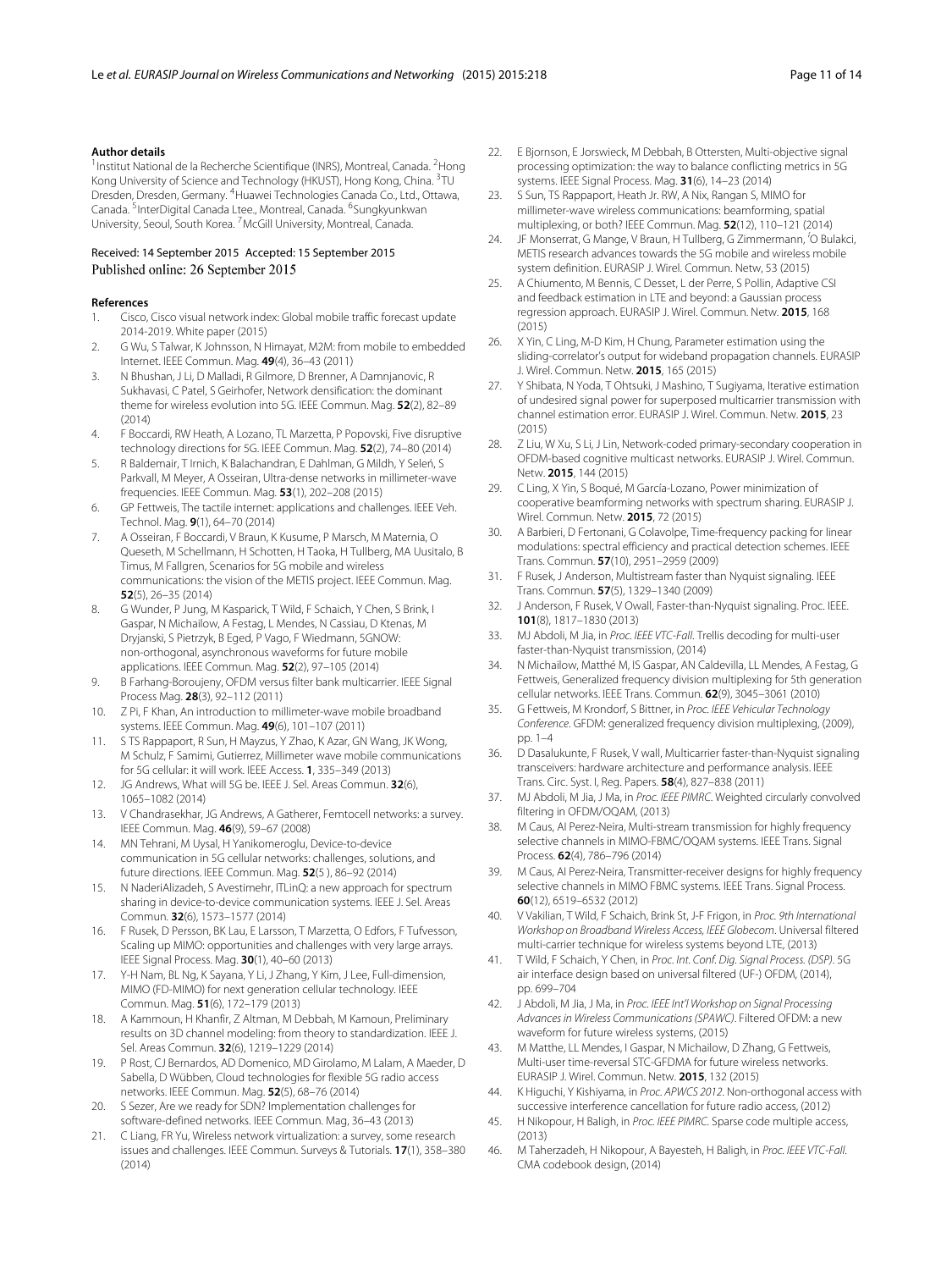- <span id="page-11-0"></span>47. SN Premnath, D Wasden, SK Kasera, N Patwari, B Farhang-Boroujeny, Beyond OFDM: best-effort dynamic spectrum access using filterbank multicarrier. IEEE/ACM Trans. Netw. **21**(3), 869–882 (2013)
- <span id="page-11-1"></span>48. HS Dhillon, RK Ganti, F Baccelli, JG Andrews, Modeling and analysis of K-tier downlink heterogeneous cellular networks. IEEE J. Sel. Areas Commun. **30**(3), 55060 (2012)
- <span id="page-11-6"></span>49. V Chandrasekhar, JG Andrews, A gatherer femtocell networks: a survey. IEEE Commun. Mag. **46**(9), 59–67 (2008)
- <span id="page-11-2"></span>50. N Saquib, E Hossain, LB Le, DI Kim, Interference management in OFDMA femtocell networks: issues and approaches. IEEE Wirel. Commun. **19**(3), 86–95 (2012)
- <span id="page-11-3"></span>51. LB Le, D Niyato, E Hossain, DI Kim, DT Hoang, QoS-aware and energy-efficient resource management in OFDMA femtocells. IEEE Trans. Wirel. Commun. **12**(1), 180–194 (2013)
- 52. Q Ye, B Rong, Y Chen, M Al-Shalash, C Caramanis, JG Andrews, User association for load balancing in heterogeneous cellular networks. IEEE Trans. Wirel. Commun. **12**(6), 2706–2716 (2013)
- 53. K Shen, W Yu, Distributed pricing-based user association for downlink heterogeneous cellular networks. IEEE J. Sel. Areas Commun. **32**(6), 1100–1113 (2014)
- 54. VN Ha, LB Le, Distributed base station association and power control for heterogeneous cellular networks. IEEE Trans. Vehicular Technol. **63**(1), 282–296 (2014)
- 55. S Singh, JG Andrews, Joint resource partitioning and offloading in heterogeneous cellular networks. IEEE Trans. Wirel. Commun. **13**(2), 888–901 (2014)
- <span id="page-11-4"></span>56. S Deb, P Monogioudis, J Miernik, JP Seymour, Algorithms for enhanced inter-cell interference coordination (eICIC) in LTE HetNets. IEEE/ACM Trans. Netw. **22**(1), 13750 (2014)
- <span id="page-11-5"></span>57. E Hossain, LB Le, D Niyato, Radio Resource Management in Multi-Tier Cellular Wireless Networks. (Wiley, New York, NY, USA, 2013)
- <span id="page-11-7"></span>58. D Lopez-Perez, D Lopez-Perez, I Guvenc, G de la Roche, M Kountouris, TQS Quek, J Zhang, Enhanced intercell interference coordination challenges in heterogeneous networks. IEEE Wirel. Commun. **18**(3), 22–30 (2011)
- 59. D Nguyen, LB Le, T Le-Ngoc, Multiuser admission control and beamforming optimization algorithms for MISO heterogeneous networks. IEEE Access. **3**, 759–773 (2015)
- 60. VN Ha, LB Le, Fair resource allocation for OFDMA femtocell networks with macrocell protection. IEEE Trans. Vehicular Technol. **63**(3), 1388–1401 (2014)
- 61. DT Ngo, LB Le, T Le-Ngoc, Distributed Pareto-optimal power control for utility maximization in femtocell networks. IEEE Trans. Wirel. Commun. **11**(10), 3434–3446 (2012)
- <span id="page-11-8"></span>62. DT Ngo, LB Le, T Le-Ngoc, E Hossain, DI Kim, Distributed interference management in two-tier CDMA femtocell networks. IEEE Trans. Wirel. Commun. **11**(3), 979–989 (2012)
- <span id="page-11-9"></span>63. FH Panahi, T Ohtsuki, Stochastic geometry modeling and analysis of cognitive heterogeneous cellular networks. EURASIP J. Wirel. Commun. Networking. **2015**, 141 (2015)
- <span id="page-11-10"></span>64. Q Zhang, T Yang, Y Zhang, Z Feng, Fairness guaranteed novel eICIC technology for capacity enhancement in multi-tier heterogeneous cellular networks. EURASIP J. Wirel. Commun. Networking. **2015**, 62 (2015)
- <span id="page-11-11"></span>65. Y Sui, I Guvenc, T Svensson, Interference management for moving networks in ultra-dense urban scenarios. EURASIP J. Wirel. Commun. Networking. **2015**, 111 (2015)
- <span id="page-11-12"></span>66. TD Hoang, LB Le, T Le-Ngoc, in Proc. IEEE GLOBECOM. Dual decomposition method for energy-efficient resource allocation in D2D communications underlying cellular networks, (2015)
- 67. TD Hoang, LB Le, T Le-Ngoc, in Proc. IEEE ICC. Energy-efficient resource allocation for D2D communications in cellular networks, (2015)
- 68. TD Hoang, LB Le, T Le-Ngoc, in Proc. IEEE GLOBECOM. Resource allocation for D2D communications under proportional fairness, (2014)
- <span id="page-11-13"></span>69. LB Le, in Proc. IEEE GLOBECOM. Fair resource allocation for device-to-device communications in wireless cellular networks, (2012)
- <span id="page-11-14"></span>70. Q Wang, C Lai, Y Dong, XXu Y Shu, Joint user clustering and resource allocation for device-to-device communication underlaying MU-MIMO cellular networks. EURASIP J. Wirel. Commun. Networking. **2015**, 145 (2015)
- <span id="page-11-15"></span>71. S Shah, J Gu, S Hasan, M Chung, SC-FDMA-based resource allocation and power control scheme for D2D communication using LTE-A uplink resource. EURASIP J. Wirel. Commun. Networking. **2015**, 137 (2015)
- <span id="page-11-16"></span>72. W Roh, J-Y Seol, J Park, B Lee, J Lee, Y Kim, J Cho, K Cheun, F Aryanfar, Millimeter-wave beamforming as an enabling technology for 5G cellular communications: theoretical feasibility and prototype results. IEEE Commun. Mag. **52**(2), 106–113 (2014)
- <span id="page-11-17"></span>73. T Rappaport, F Gutierrez, E Ben-Dor, J Murdock, Y Qiao, J Tamir, Broadband millimeter-wave propagation measurements and models using adaptive-beam antennas for outdoor urban cellular communications. IEEE Trans. Antennas Propag. **61**(4), 1850–1859 (2013)
- <span id="page-11-18"></span>74. Mathias C, Fixing the cellular network: backhaul is the key (2008). [http://](http://www.networkworld.com/community/print/35920) [www.networkworld.com/community/print/35920.](http://www.networkworld.com/community/print/35920) Accessed Dec 2008
- 75. It all comes back to backhaul, Ericsson white paper (2014). [http://www.](http://www.ericsson.com/res/docs/whitepapers/WP-Heterogeneous-Networks-Backhaul.pdf) [ericsson.com/res/docs/whitepapers/WP-Heterogeneous-Networks-](http://www.ericsson.com/res/docs/whitepapers/WP-Heterogeneous-Networks-Backhaul.pdf)[Backhaul.pdf.](http://www.ericsson.com/res/docs/whitepapers/WP-Heterogeneous-Networks-Backhaul.pdf) Accessed Sep 2015
- <span id="page-11-19"></span>76. S Chia, M Gasparroni, P Brick, The next challenge for cellular networks: backhaul. IEEE Microwave Mag. **10**(5), 54–66 (2009)
- <span id="page-11-20"></span>77. TS Rappaport, JN Murdock, F Gutierrez, State of the art in 60-GHz integrated circuits and systems for wireless communications. Proc. IEEE. **99**(8), 1390–1436 (2011)
- <span id="page-11-24"></span>78. H Zhang, S Venkateswaran, U Madhow, in Proc. IEEE Globecom. Analog multitone with interference suppression: relieving the ADC bottleneck for wideband 60 Ghz systems, (2012)
- <span id="page-11-22"></span>79. S O El Ayach, S Rajagopal, Z Abu-Surra, R Pi, Heath, Spatially sparse precoding in millimeter wave MIMO systems. IEEE Trans. Wirel. Commun. **13**(3), 1499–1513 (2014)
- <span id="page-11-23"></span>80. A Alkhateeb, O El Ayach, G Leus, R Heath, Channel estimation and hybrid precoding for millimeter wave cellular systems. IEEE J. Sel. Topics Signal Process. **8**(5), 831–846 (2014)
- <span id="page-11-26"></span>81. S Hur, T Kim, DJ Love, JV Krogmeier, TA Thomas, A Ghosh, Millimeter wave beamforming for wireless backhaul and access in small cell networks. IEEE Trans. Commun. **61**(10), 4391–4403 (2013)
- <span id="page-11-25"></span>82. T Bogale, LB Le, A Haghighat, in Proc. IEEE ICC. User scheduling for massive MIMO OFDMA systems with hybrid analog-digital beamforming, (2015)
- <span id="page-11-21"></span>83. T Bogale, LB Le, in Proc. IEEE GLOBECOM. Beamforming for multiuser massive MIMO systems: digital versus hybrid analog-digital, (2014)
- <span id="page-11-27"></span>84. H Ishii, Y Kishiyama, H Takahashi, in Proc. Globecom Workshops. A novel architecture for LTE-B: C-plane/U-plane split and phantom cell concept, (2012)
- <span id="page-11-28"></span>85. Q Li, H Niu, G Wu, RQ Hu, in Proc. IEEE Globecom Workshop. Anchor-booster based heterogeneous networks with mmWave capable booster cells, (2013)
- <span id="page-11-29"></span>86. T Marzetta, Noncooperative cellular wireless with unlimited numbers of base station antennas. IEEE Trans. Wirel. Commun. **9**(11), 3590–600  $(2010)$
- <span id="page-11-30"></span>87. H Yang, TL Marzetta, in Proc. IEEE GreenCom. Total energy efficiency of cellular large scale antenna system multiple access mobile networks, (2013)
- <span id="page-11-31"></span>E Björnson, L Sanguinetti, J Hoydis, M Debbah, Optimal design of energy-efficient multi-user MIMO systems: is massive MIMO the answer? IEEE Trans. Wirel. Commun. **14**(2), 3059–3075 (2015)
- <span id="page-11-32"></span>89. W Liu, A Zappone, C Yang, E Jorswieck, in Proc IEEE SPAWC. Global EE optimization of massive MIMO systems, (2015)
- <span id="page-11-33"></span>90. J Hoydis, S ten Brink, M Debbah, Massive MIMO in the UL/DL of cellular networks: how many antennas do we need. IEEE J.Sel. Areas Commun. **31**(2), 160–171 (2013)
- <span id="page-11-35"></span>91. H Yang, TL Marzetta, Performance of conjugate and zero-forcing beamforming in large-scale antenna systems. IEEE J. Sel. Areas Commun. **31**(2), 172–179 (2013)
- <span id="page-11-36"></span>92. X Rao, VKN Lau, Distributed compressive CSIT estimation and feedback for FDD multi-user massive MIMO systems. IEEE Trans. Signal Process. **62**(12), 3261–3271 (2014)
- <span id="page-11-34"></span>93. J Chen, VKN Lau, Two-tier precoding for FDD multi-cell massive MIMO time-varying interference networks. IEEE J. Sel. Areas Commun. **32**(6), 1230–1238 (2014)
- <span id="page-11-37"></span>94. T Bogale, LB Le, X Wang, L Vandendorpe, in Proc. IEEE GLOBECOM. Pilot contamination mitigation for wideband massive MMO: number of cells vs multipath, (2015)
- <span id="page-11-38"></span>95. H Yin, D Gesbert, M Filippou, Y Liu, A coordinated approach to channel estimation in large-scale multiple-antenna systems. IEEE J. Sel. Areas Commun. **31**(2), 264–273 (2013)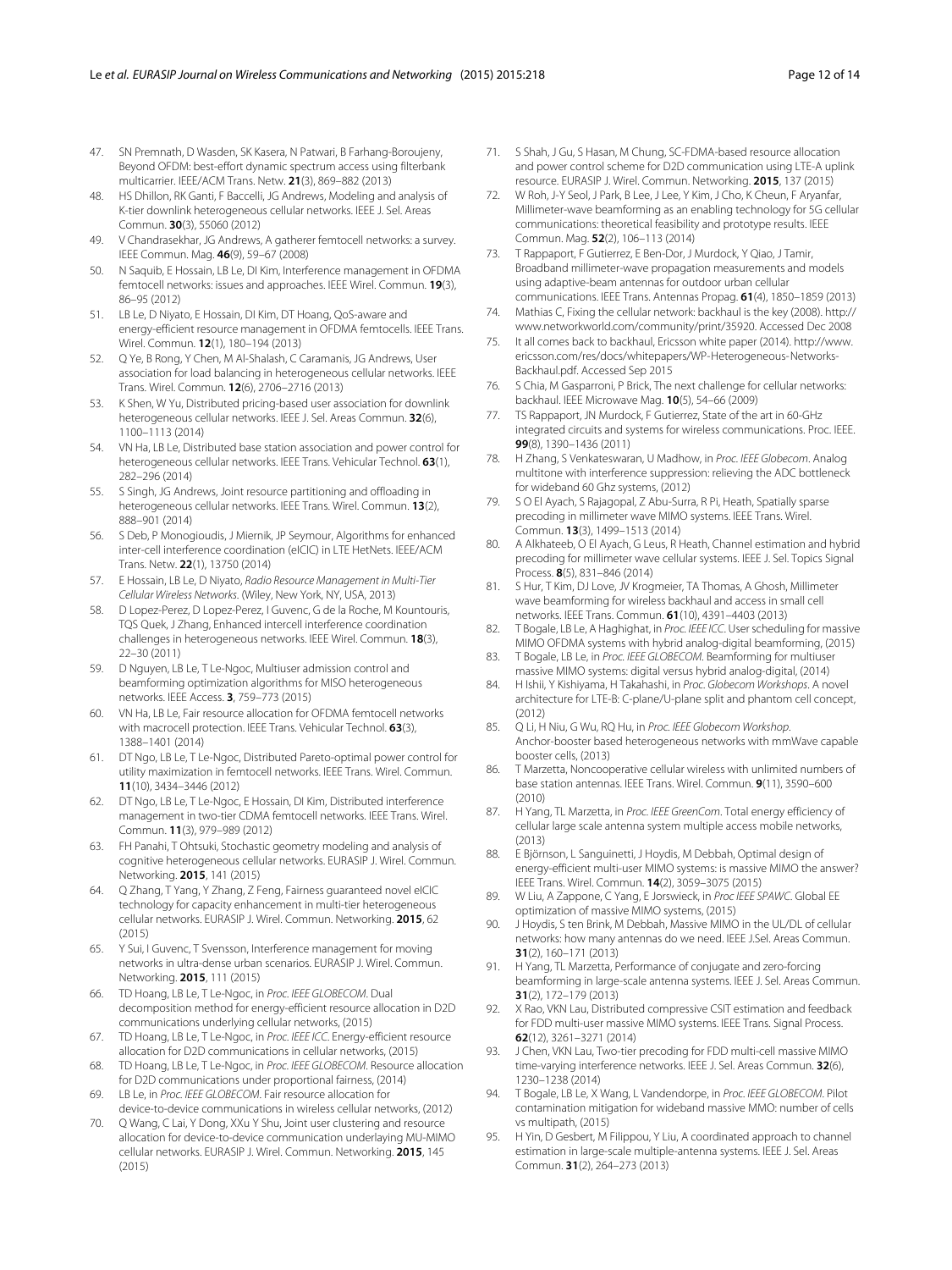- <span id="page-12-0"></span>96. T Nguyen, VN Ha, LB Le, Resource allocation optimization in multi-user multi-cell massive MIMO networks considering pilot contamination. IEEE Access. **3**, 1272–1287 (2015)
- <span id="page-12-1"></span>97. J E Björnson, M Hoydis, M Kountouris, Debbah, Massive MIMO systems with non-ideal hardware: energy efficiency, estimation, and capacity limits. IEEE Trans. Inform. Theory. **60**(11), 7112–7139 (2014)
- <span id="page-12-2"></span>98. MM Mansour, A low-complexity MIMO subspace detection algorithm. EURASIP J. Wirel. Commun. Networking. **2015**, 95 (2015)
- <span id="page-12-3"></span>99. H Zhang, X Zheng, W Xu, X You, On massive MIMO performance with semi-orthogonal pilot-assisted channel estimation. EURASIP J. Wirel. Commun. Networking. **2014**, 220 (2014)
- <span id="page-12-4"></span>100. Z Wu, X Gao, An efficient MIMO scheme with signal space diversity for future mobile communications. EURASIP J Wirel. Commun. Networking. **2015**, 87 (2015)
- <span id="page-12-5"></span>101. J Kim, SH Park, H Sung, I Lee, in Proc IEEE ICC. Sum rate analysis of two-cell MIMO broadcast channels: spatial multiplexing gain, (2010)
- <span id="page-12-6"></span>102. SA Jafar, Interference alignment—a new look at signal dimensions in a communication network. Found. Trends in Commun. Inf. Theory. **7**(1), 1–134 (2011)
- <span id="page-12-7"></span>103. VR Cadambe, SA Jafar, Interference alignment and degrees of freedom of the K-user interference channel. IEEE Trans. Inf. Theory. **54**(5), 3425–3441 (2008)
- <span id="page-12-8"></span>104. V Nagarajan, B Ramamurthi, Distributed cooperative precoder selection for interference alignment. IEEE Trans. Veh. Technol. **59**(9), 4368–4376 (2010)
- <span id="page-12-9"></span>105. C Suh, M Ho, DNC Tse, Downlink interference alignment. IEEE Trans. Commun. **59**(9), 2616–2626 (2011)
- <span id="page-12-10"></span>106. CM Yetis, T Gou, SA Jafar, AH Kayran, Feasibility conditions for interference alignment. IEEE Trans. Signal Process. **58**, 4771–4782 (2010)
- <span id="page-12-11"></span>107. T Kim, DJ Love, B Clerckx, D Hwang, in Proc. IEEE Globecom. Spatial degrees of freedom of the multi-cell multiple access channel, (2011)
- <span id="page-12-12"></span>108. W Shin, N Lee, J-B Lim, C-Y Shin, K Jang, On the design of interference alignment scheme for two-cell MIMO interfering broadcast channels. IEEE Trans. Wirel. Commun. **10**(2), 437–442 (2011)
- <span id="page-12-13"></span>109. J Tang, S Lambotharan, Interference alignment techniques for MIMO multi-cell interfering broadcast channels. IEEE Trans. Commun. **61**(1), 4907–4922 (2013)
- <span id="page-12-14"></span>110. S Wagner, R Couillet, M Debbah, DTM Slock, Large system analysis of linear precoding in correlated MISO broadcast channels under limited feedback. IEEE Trans. Inform. Theory. **58**(7), 4509–4537 (2012)
- 111. C-N Chuah, DNC Tse, JM Kahn, RA Valenzuela, Capacity scaling in MIMO wireless systems under correlated fading. IEEE Trans. Inform. Theory. **48**(2), 637–650 (2002)
- 112. A Moustakas, S Simon, A Sengupta, MIMO capacity through correlated channels in the presence of correlated interferers and noise: a (not so) large N analysis. IEEE Trans Inform. Theory. **49**(10), 2545–2561 (2003)
- 113. B Hochwald, T Marzetta, V Tarokh, Multi-antenna channel hardening and its implications for rate feedback and scheduling. IEEE Trans. Inform. Theory. **50**(9), 1893–1909 (2004)
- 114. HQ Ngo, EG Larsson, TL Marzetta, The multicell multiuser MIMO uplink with very large antenna arrays and a finite-dimensional channel. IEEE Trans. Commun. **61**(6), 2350–2361 (2013)
- 115. C Guthy, W Utschick, ML Honig, Large system analysis of sum capacity in the Gaussian MIMO broadcast channel. IEEE J. Sel. Areas Commun. **31**(2), 149–159 (2013)
- <span id="page-12-15"></span>116. H Huh, AM Tulino, G Caire, Network MIMO with linear zero-forcing beamforming: large system analysis, impact of channel estimation and reduced-complexity scheduling. IEEE Trans. Inform. Theory. **58**(5), 2911–2934 (2012)
- <span id="page-12-16"></span>117. A Checko, HL Christiansen, Y Yan, L Scolari, G Kardaras, MS Berger, L Dittmann, Cloud RAN for mobile networks—a technology overview. IEEE Comm. Surveys and Tutorials. **17**(1), 405–426 (2014)
- <span id="page-12-17"></span>118. R Irmer, H Droste, P Marsch, M Grieger, G Fettweis, S Brueck, H-P Mayer, L Thiele, V Jungnickel, Coordinated multipoint: concepts, performance, and field trial results. IEEE Commun. Mag. **49**(2), 102–111 (2011)
- <span id="page-12-18"></span>119. VN Ha, LB Le, N-D Dao, in Proc. IEEE CISS. Energy-efficient coordinated transmission for Cloud-RANs: algorithm design and tradeoff, (2014)
- <span id="page-12-19"></span>120. VN Ha, LB Le, in Proc IEEE GLOBECOM. Joint coordinated beamforming and admission control for fronthaul constrained Cloud-RANs, (2014)
- <span id="page-12-20"></span>121. B Dai, W Yu, Sparse beamforming and user-centric clustering for downlink cloud radio access network. IEEE Access. **2**, 1326–1339 (2014)
- <span id="page-12-21"></span>122. J-M Moon, D-H Cho, in Proc. IEEE 73rd Vehicular Technology Conference (VTC Spring). Inter-cluster interference management based on cell-clustering in network MIMO systems, (2011), pp. 1–6
- <span id="page-12-22"></span>123. P Baracca, F Boccardi, V Braun, in Proc International Symposium on Wireless Communication Systems (ISWCS). A dynamic joint clustering scheduling algorithm for downlink CoMP systems with limited CSI, (2012), pp. 830–834
- <span id="page-12-23"></span>124. M Hong, R Sun, H Baligh, Z-Q Luo, Joint base station clustering and beamformer design for partial coordinated transmission in heterogeneous networks. IEEE J. Select. Areas Commun. **31**(2), 226–240 (2013)
- <span id="page-12-24"></span>125. Y Shi, J Zhang, K Letaief, Group sparse beamforming for green cloud-ran. IEEE Trans. Wirel. Commun. **13**(5), 2809–2823 (2014)
- <span id="page-12-25"></span>126. B Dai, W Yu, in IEEE GLOBECOM. Sparse beamforming for limited-backhaul network MIMO system via reweighted power minimization, (2013), pp. 1962–1967
- <span id="page-12-26"></span>127. C Ng, H Huang, Linear precoding in cooperative MIMO cellular networks with limited coordination clusters. IEEE J. Select. Areas Commun. **28**(9), 1446–1454 (2010)
- <span id="page-12-27"></span>128. A Liu, V Lau, Joint power and antenna selection optimization in large cloud radio access networks. IEEE Trans. Signal Process. **62**(5), 1319–1328 (2014)
- <span id="page-12-28"></span>129. S Wagner, R Couillet, M Debbah, DTM Slock, Large system analysis of linear precoding in correlated MISO broadcast channels under limited feedback. IEEE Trans. Inform. Theory. **58**(7), 4509–4537 (2012)
- <span id="page-12-29"></span>130. A Liu, V Lau, Hierarchical interference mitigation for massive MIMO cellular networks. IEEE Trans. Signal Process. **62**(18), 4786–4797 (2014)
- 131. A Liu, V Lau, L Ruan, J Chen, D Xiao, Hierarchical radio resource optimization for heterogeneous networks with enhanced inter-cell interference coordination (eICIC). IEEE Trans. Signal Process. **62**(7), 1684–1693 (2014)
- <span id="page-12-30"></span>132. A Liu, VKN Lau, Phase only RF precoding for massive MIMO systems with limited RF chains. IEEE Trans. Signal Process. **62**(17), 4505–4515 (2014)
- <span id="page-12-31"></span>133. M Peng, C Wang, V Lau, H Poor, Fronthaul-constrained cloud radio access networks: insights and challenges. IEEE Wirel. Commun. **22**(2), 152–160 (2015)
- <span id="page-12-32"></span>134. S-H Park, O Simeone, O Sahin, S Shamai, Joint precoding and multivariate backhaul compression for the downlink of cloud radio access networks. IEEE Trans. Signal. Process. **61**(22), 5646–5658 (2013)
- 135. SH Park, O Simeone, O Sahin, S Shamai, Joint decompression and decoding for cloud radio access networks. IEEE Signal Process. Letters. **20**(5), 503–506 (2013)
- <span id="page-12-33"></span>136. P Patil, W Yu, in Proc. Information Theory and Applications Workshop (ITA). Hybrid compression and message-sharing strategy for the downlink cloud radio-access network, (2014), pp. 1–6
- <span id="page-12-34"></span>137. X Rao, V Lau, Distributed fronthaul compression and joint signal recovery in Cloud-RAN. IEEE Trans. Signal Process. **63**(4), 1056–1065 (2015)
- <span id="page-12-35"></span>138. A Liu, V Lau, Joint interference mitigation and data recovery in compressive domain: a sparse MLE approach. IEEE Trans. Signal Process. **62**(19), 5184–5195 (2014)
- <span id="page-12-36"></span>139. S Park, C-B Chae, S Bahk, Large-scale antenna operation in heterogeneous cloud radio access networks: a partial centralization approach (2015). [Online] Available: [http://arxiv.org/abs/1405.2295.](http://arxiv.org/abs/1405.2295) Accessed Sep 2015
- <span id="page-12-37"></span>140. A Liu, V Lau, Cache-enabled opportunistic cooperative MIMO for video streaming in wireless systems. IEEE Trans. Signal Process. **62**(2), 390–402 (2014)
- <span id="page-12-38"></span>141. A Lui, UKN Lau, Mixed-timescale precoding and cache control in cached MIMO interference network. IEEE Trans. Signal Process. **61**(24), 6320–6332 (2013)
- <span id="page-12-39"></span>142. BAA Nunes, M Mendonca, X-N Nguyen, K Obraczka, T Turletti, A survey of software-defined networking: past, present, and future of programmable networks. IEEE Commun. Surveys & Tutorials. **16**(3), 1617–1634 (2014)
- <span id="page-12-40"></span>143. N McKeown, Openflow: enabling innovation in campus networks. SIGCOMM Comput. Commun. Rev. **38**(2), 69–74 (2008)
- 144. H Kim, N Feamster, Improving network management with software defined networking. IEEE Commun. Mag. **51**(2), 114–119 (2013)